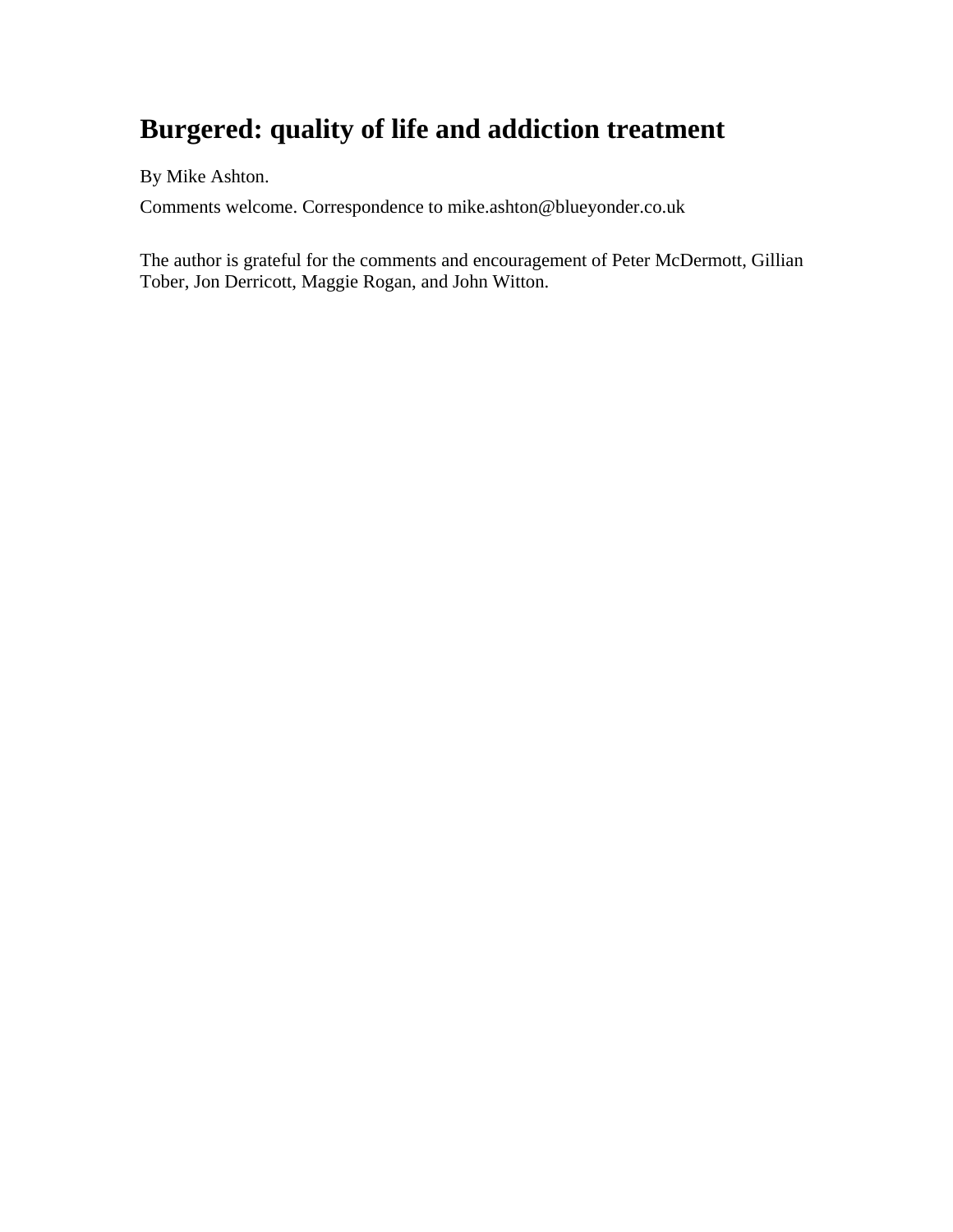Would you rather be feeling and functioning well and having the odd glass of wine – or snort of cocaine – or abstinent with a poor social life and feeling bad? For most alcohol or drug treatment outcome studies, it's no contest. Rarely do these forefront what matters most to the patient – their quality of life as they define it. Such measures are especially rare in relation to illegal drug users (Graham et al, 1999). Instead the focus is on the outcomes that matter most to the broader society – eliminating illegal drug use, reducing crime, and curbing the burden placed on medical and law enforcement systems. This would not be an issue if in practice objectives coincided and national and local targetsetters, services, and service users were pushing in the same direction. We know little about this, but the little we do know indicates that often this is not the case. Realising this casts an entirely new light on 'poor' outcomes as such as 'relapse' after detoxification, 'drop out', and the 'inability' of methadone services to prevent their patients continuing to use heroin. Seen as signs of failure by the services and their funders, from the client's point of view these outcomes may be generated by a successful co-option of the service in the pursuit of their own agenda. Using the client's assessments of their quality of life as a yardstick would often give a very different impression of well a client has done and how well a service is performing. For national policymaking, the implications of this simple and unsurprising observation are profound.

Part 1 of this article establishes the disjunction between what the client values and what treatment aims for and is assessed by, a fairly straightforward matter of record. Part 2 deals with the more controversial issue of what one makes of this disjunction in terms of addiction policy and practice. Inevitably this brings into play understandings and values related to the nature of addiction, the relationship between services and clients, and ultimately between citizens and the state. Interpretations will vary. Some might, for example, say addicts are suffering from a brain disease of which the disjunction between what they need and what they say they want is a symptom, a variety of denial. That this disease makes their judgements of what's good for them unreliable and subservient to those of the clinical experts on their condition. Others that by breaking the law, aggravating the community and demonstrating moral weakness, addicts forfeit the right to self-determination and must make the best of what society chooses to make available to them in the interests of the majority. Part 2 offers a different interpretation, inspired by the famous burger chain McDonald's, itself the subject of much controversy.

# **PART 1. QUALITY OF LIFE POORLY RELATED TO CONVENTIONAL OUTCOME MEASURES**

Evidence of a disjunction between the patient's own assessment of their physical, emotional and social well-being and conventional outcome measures has emerged from the few studies which have extended quality-of-life measurement (common with other patient groups) to drug and alcohol users. The studies involved very different patients treated in very different settings, suggesting that this disjunction may be quite generalised. Satisfaction with treatment, another measure taken from the client's point of view, is also inconsistently related to substance use outcomes but may (there is very little evidence) be more closely related to quality of life.

In one US study, whether a client was using substances more or less often during a threemonth treatment trial bore no relation to improvements in their quality of life over the same period (Morgan et al, 2003). At the end of treatment, on different sub-scales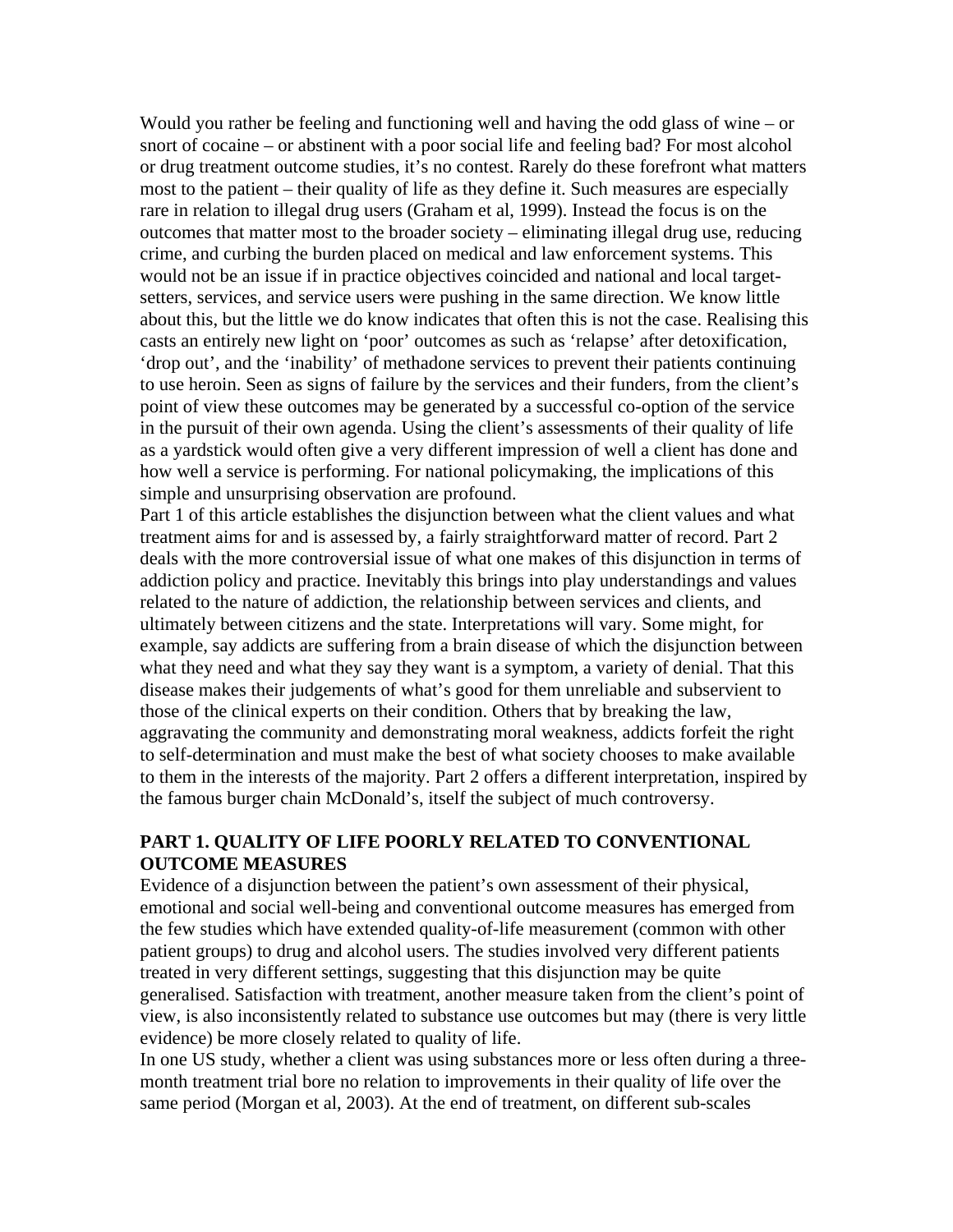between a third and a half of the clients who had sustained abstinence during treatment nevertheless had a poor quality of life, while around half who had lapsed into substance use had a good quality of life.

Though it did not use formal quality of life measures, a disjunction between quality of life and substance use also emerged from a study of 628 previously untreated problem drinkers who contacted information/referral services or detoxification units and were followed up one, three and eight years later (Moos et al, 2003). Across the eight years, treatment duration was consistently linked with better drinking outcomes, but there was generally no link with improved social functioning or relief from depression.

In Australia 44 benzodiazepine users seeking in-patient withdrawal at two substance use treatment clinics were randomised to fixed and symptom-triggered taper methods (McGregor et al, 2003). In both groups there was a substantial and significant reduction in benzodiazepine use between intake and the follow up four weeks later, but a healthrelated quality of life scale recorded no significant improvements on five out of seven sub-scales reflecting general health, vitality, social and emotional functioning and mental health.

Primary care patients in Pittsburgh were screened for actual or potential alcohol problems and randomised to two different forms of brief intervention or standard care, none of which seemed preferable to the others in terms of outcomes (Kraemer et al, 2002). A year later there were only modest relationships between drinking reductions and improvements in quality of life. Depending on the cut-off points used (20%, 30% or 40% drinking reductions) these relationships were either not statistically significant or only marginally so.

A demonstration project providing integrated mental health and substance abuse treatment to patients with (or with histories of) both types of problem recorded significant improvements on a quality of life measure and other measures related to quality of life and functioning, at the same time as there were no changes in substance use as measured by the Addiction Severity Index (Judd, 2003). Unfortunately the study did not report drug use measures directly, leaving the possibility that the ASI failed to pick up on significant changes in levels and types of drug use.

A study in eleven methadone maintenance programmes in eight European nations also recorded a disjunction between quality of life and reductions in illicit drug use (Ghodse et al, 2003), but one less stark than in the studies cited above of alcohol or mixed alcohol/drug patients. Compared to new patients, those who had been in treatment for at least two months and up to six months had significantly lower frequencies of illicit drug use, of illicit opiate use in particular, and of injecting, but not until patients had been in treatment for at least six months did improvements in quality of life became statistically significant.

In Canada a research team has developed a tailor-made scale for measuring drug injectors' quality of life (Brogly, 2003). Importantly, it allowed the user themself to determine which aspects of their life were important to them and how important they were relative to other aspects. It was tested on 61 Montreal mainly unemployed, single cocaine injectors, 85% of whom were reassessed within four weeks. For them, drug use as such was way down the list of issues which they saw as important to their quality of life. Most frequently prioritised were health, housing and money. Except at the extremes, what they saw as important bore only a weak relationship to the frequency of cocaine use.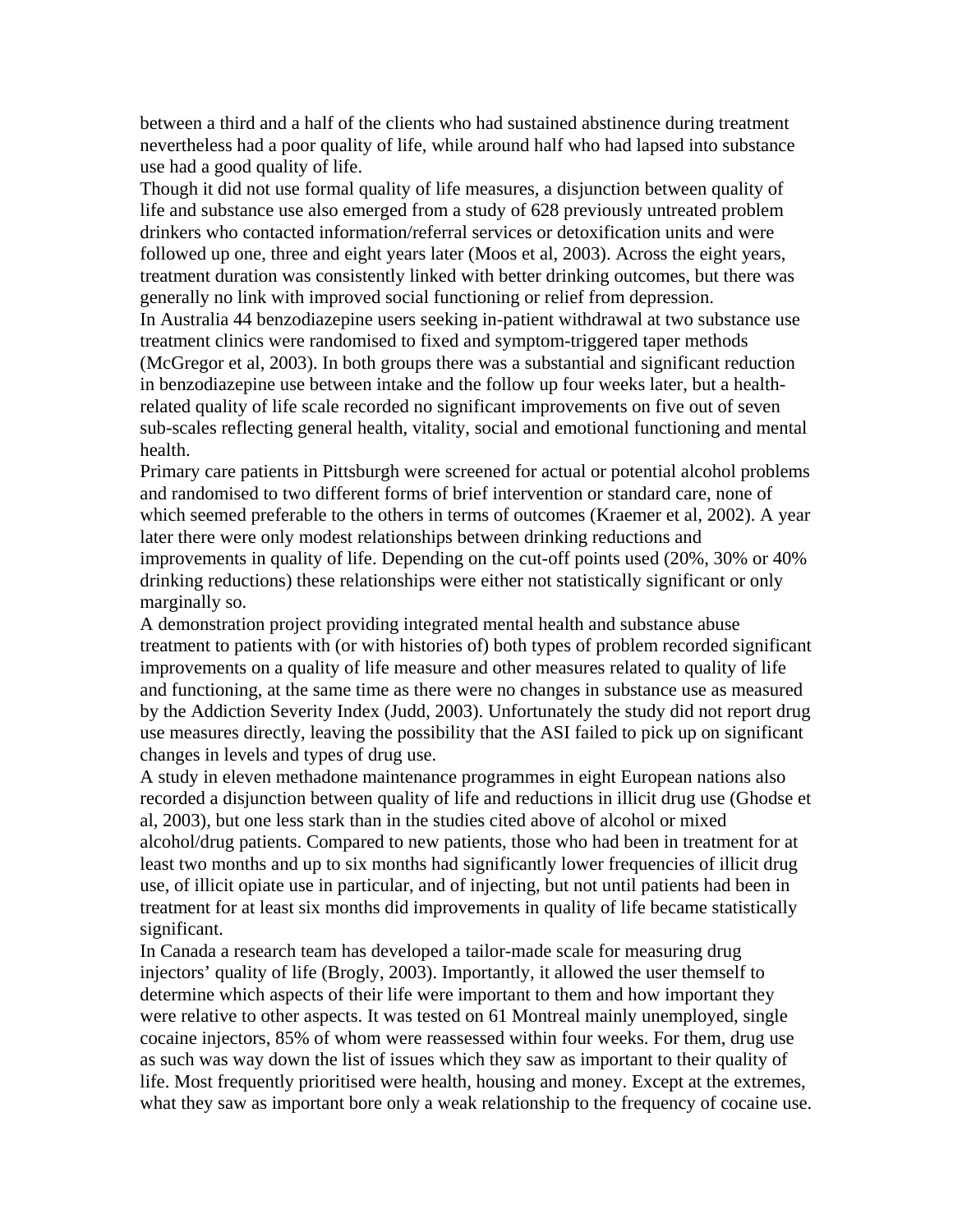# **Different relationship with alcohol versus drug use?**

At least two treatment studies have been able to directly address the issue of whether quality of life is more closely related to illegal drug use or to alcohol use or problems. Both found the relationship with drug use was closer. The first interviewed a representative sample of patients undergoing publicly funded substance abuse treatment in Massachusetts (Smith et al, 2003). Quality of life was unrelated to the severity of alcohol problems as measured by the Addiction Severity Index, but there was a modest relationship with the severity of drug problems in the expected direction: quality of life was lower the more severe were the patient's problems.

Similarly, at two Canadian addiction treatment centres, psychological and social functioning and life satisfaction 12 months after treatment were generally unrelated to the extent of drinking among either alcohol or drug clients (Graham et al, 1999). However, drug use outcomes among drug clients were strongly related to emotional well-being and life satisfaction. In general, studies find that not until it reaches the point of very heavy or uncontrolled drinking is alcohol use after treatment related to psychosocial functioning. If there is a different relationship between quality of life and drug versus alcohol use outcomes, it may stem from the more socially integrated position of alcohol in the societies where the studies have been done. In these societies it is easier to sustain a normal and fulfilling life while drinking than it is to do so while taking, say, heroin or cocaine, and because it is a far more normal activity, having a drink is less likely to be a marker of life problems than relapse to heroin or cocaine use. The latter mechanism seems apparent in the Canadian study's finding that negative emotions strongly predicted a more rapid return to drug use, but not to drinking.

## **Which treatment is better?**

Other studies confirm what is implicit in the work already cited – that using the patient's own account of their quality of life can overturn conventional assessments of which treatment is best. A US study of severely dependent drinkers being treated for medical illnesses randomised them to referral for alcohol treatment as usual (few went) or to receive alcoholism treatment alongside their medical care (Willenbring et al, 1999). Two years later integrated alcohol treatment had led to significantly increased abstinence rates and cut alcohol consumption, but there were no significant differences in how well the two approaches had improved the patients' assessments of their quality of life. The same message comes from another US study which alternately assigned mentally ill substance misuse clients to group therapy either along 12-step lines, or using a cognitive approach focused less on abstinence than on correcting irrational beliefs thought to underlie dependence (Brooks et al, 2003). As expected, the 12-step intervention led to less drinking (the main problem for nearly half the samples) and less cannabis use, but it was also associated with a *worsening* in employment status and on several dimensions reflecting health-related quality of life. Clients in the cognitive groups did less well in reducing substance use but did improve their health-related quality of life and employment status. The authors argue that the new ways of thinking encouraged by the cognitive intervention helped participants take charge of their lives and problems in general. We can further speculate that now too they were able to 'enjoy' and control their drug use, rather than it seeming to control them. Without quality of life measures, the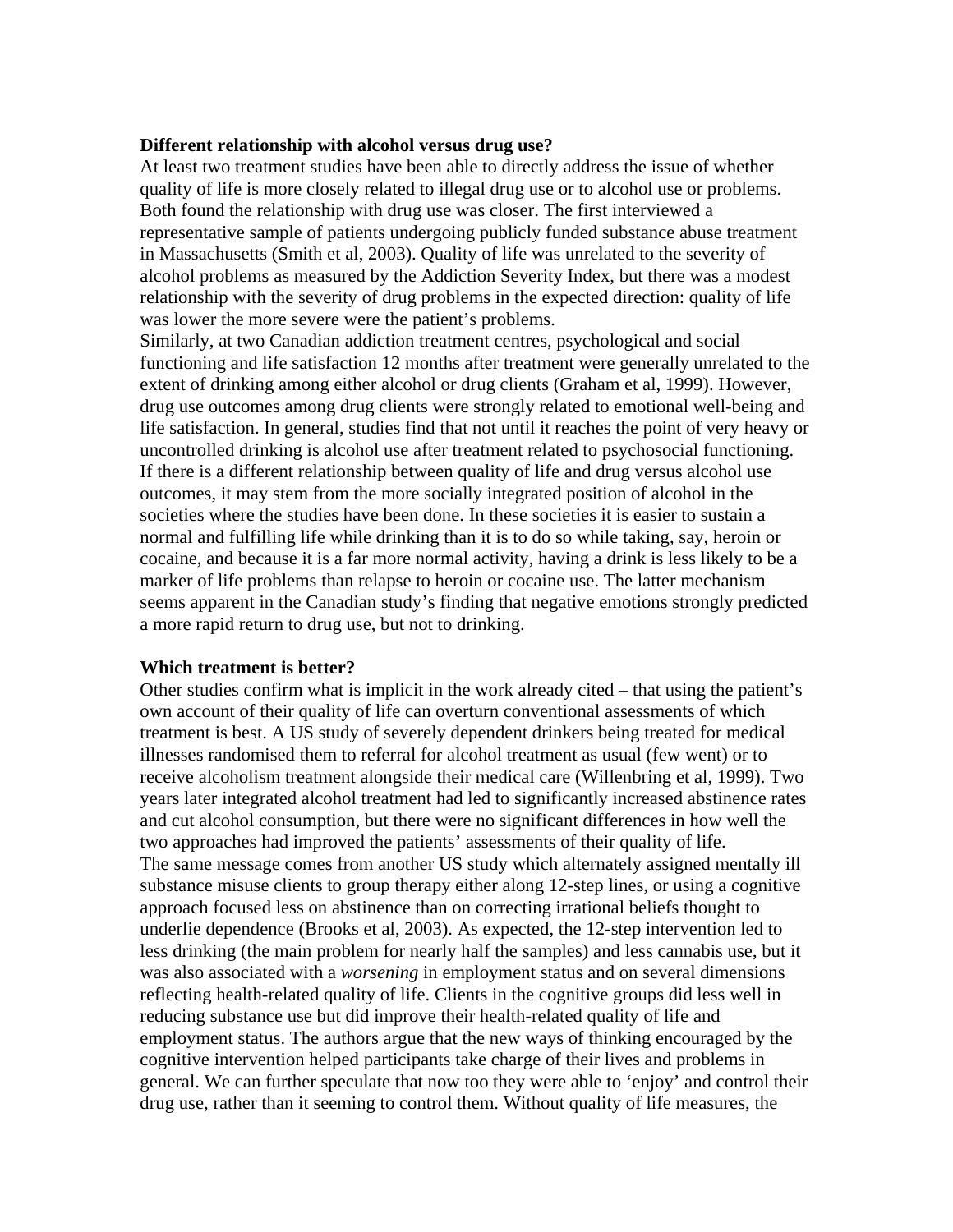greater reduction in drinking and drug use in the 12-step programme would have made this seem indisputably the better treatment.

An Austrian study of opiate addiction treatment compared buprenorphine maintenance to methadone (Giacomuzzi et al, 2003). After 24 weeks, urine tests showed that the buprenorphine patients were far less likely to be using illegal opiates or cocaine (traditional measures of success), but also that there were no significant differences in quality of life, which for both groups had improved since they entered treatment. The main author suspects that some patients were trying to increase their quality of life by supplementing their prescription with other drugs (Giacomuzzi, 2003).

#### **'Illegitimate' objectives**

The opioid maintenance studies cited above hint at something tackled directly in other work – that some heroin addicts enter methadone maintenance with goals in mind which do not include and may even be incompatible with abandoning a heroin-based lifestyle. If they reach those goals, they might (if asked) express satisfaction with the treatment and report an acceptable quality of life, even when conventional measures such as abstinence from illicit heroin and retention in treatment register a 'failure'.

At a US clinic, patients who continued to supplement their methadone with heroin were similar to those who did not on nearly every objective measure of problem severity at intake, and many were on relatively high doses of methadone. Informal interviews suggested that commonly they had used methadone to cut down on heroin but that they simply did not want to stop using the drug (Belding et al, 1998). Similarly, in a US trial of methadone maintenance versus reduction, continued frequent heroin use despite high doses of methadone seemed to be accounted for by the fact that only half the clients entered treatment with abstinence as their goal (Bell, 1998).

In other studies, addicts reported various motivations for entering methadone treatment other than giving up heroin, such as restraining their consumption, taking a short respite from the hassles of their lifestyle (Bammer, 2000; Bell, 1998), or having a taste of what life without heroin might be like (Koester et al, 1999). Such patients will tend to dip in and out of treatment, the kiss of death for methadone maintenance services for whom retention is the key performance indicator. To the service they will seem to have been failures and to its funders will make the service look poor, yet the patient may have got precisely what they wanted. Other patients avoid high methadone doses in order to continue to enjoy heroin (Koester et al, 1999). Appreciating this, Dutch methadone services deliberately prescribe relatively low doses (Central Committee on the Treatment of Heroin Addicts, 2002). By accepted international standards geared to eliminating heroin use, they may be criticised for under-dosing, but are in fact simply responding to what the customer wants.

Interestingly, the tension between client and service objectives has been seen as generating the most influential new therapeutic approach in addictions (Woody, 2003). "Ambivalence toward stopping use altogether would manifest in patients who desired help but avoided entering traditional addiction treatment due to its strict abstinence requirements. Clinicians theorized that more of these patients might enter and remain in therapy, and eventually achieve abstinence, if the therapist focused on resolving the ambivalence rather than demanding immediate abstinence. These observations led to studies of [motivational interviewing] and [motivational enhancement therapy]." In other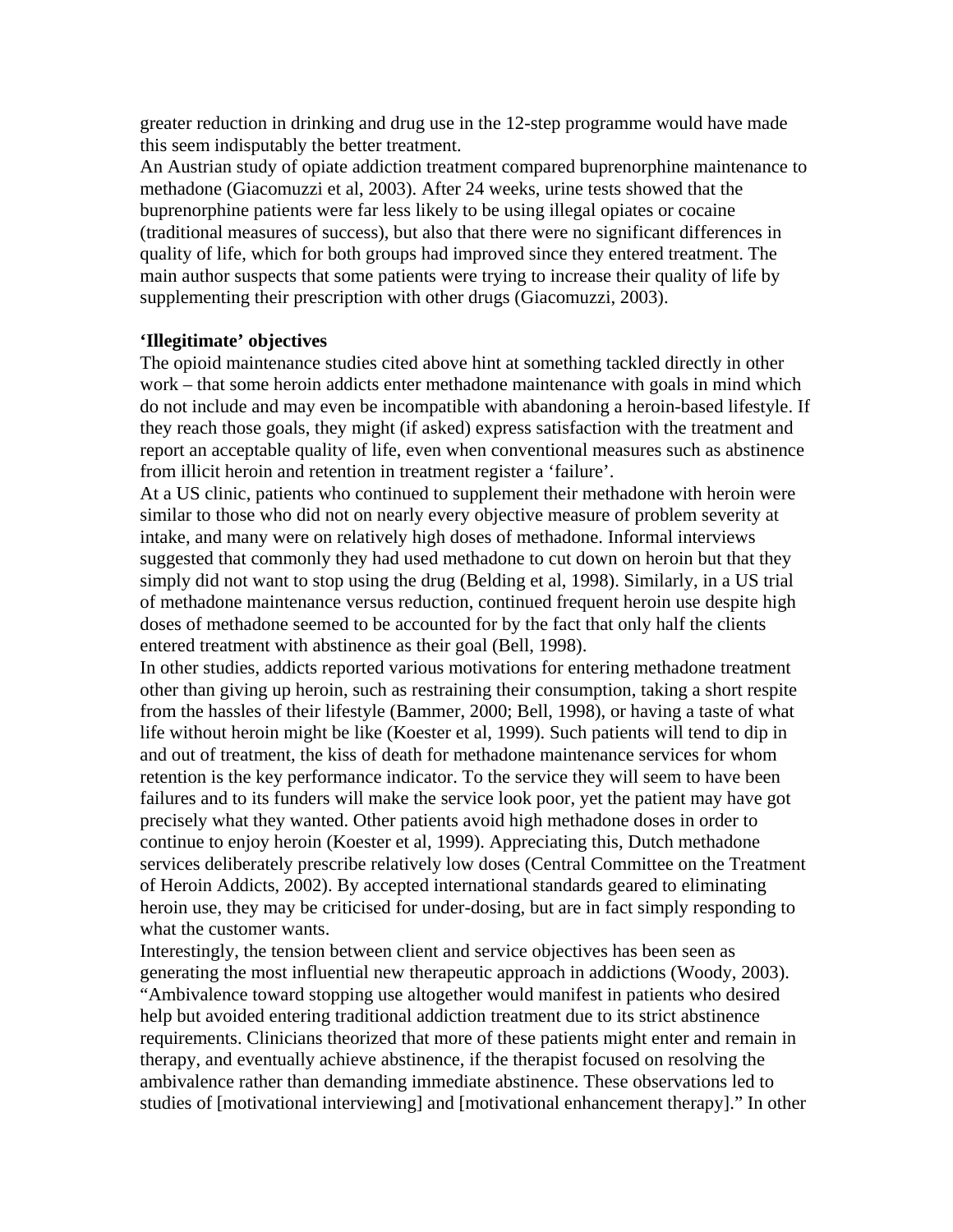words, rather than seeing this disjunction as a sign that treatment needed to be realigned with the patient's priorities, researchers and clinicians set about developing technologies to realign the patient with their own priorities.

# **I'm satisfied even if you're not**

It seems likely that satisfaction with treatment a more commonly taken measure and quality of life both at least partly reflect the client's assessment of the degree to which they got what they wanted out of the treatment. If there is a mismatch between what some patients want and conventional outcome measures, then we can expect this to be seen not just in respect quality of life, but also between these outcomes and the patient's satisfaction level.

As a leading American researcher has commented, typically this is exactly what is found (McLellan, 2003), particularly if the outcome is abstinence. Project MATCH might seem an exception but on closer inspection at least partly confirms previous work. Satisfaction with MATCH's three alcohol treatments and in-treatment drinking did co-vary, but the relationship was complex (Donovan et al, 2002). Findings from the 'outpatient' arm of the trial were uncomplicated by prior intensive treatment. In terms of clinical rather than statistical significance, among these clients, satisfaction was more strongly related to the number of drinks per drinking day (varying from a hefty 10+ UK units a day for the least satisfied third of clients to a modest 3–4 units for the most satisfied) than to the number of days of abstinence (varying little, from about 90% to 70%). There was also a very strong relationship with 'clinical status' at the end of treatment. On this more rounded measure, clients could register good outcomes even if they continued to drink regularly, as long as their intake was moderate and problem free. Nearly 60% of the highly satisfied patients had a good outcome on this measure compared to a quarter of the low satisfaction patients. In other words, the closer the measure was to something like quality of life, and the further it was from abstinence, the closer it was related to satisfaction. In a US study whose subjects were mainly problem drinkers, satisfaction with treatment was unrelated to participation in treatment or to the number of days patients remained abstinent in the six-month follow-up period (McLellan et al, 1998). Similar findings emerged from another US study, this time mainly of people with problems related to illegal drugs. The clients' ratings of benefit from treatment – a proxy for satisfaction – were only marginally related to the number or proportion of clean urine tests or to retention in treatment (Gottheil et al, 2002; Thornton et al, 2003). A British study at a short-term residential service for alcohol and drug users also found satisfaction with treatment unrelated to retention (Georgakis, 1997).

In contrast to substance use outcomes, one of the few (if not the only) studies to test this relationship found that satisfaction with treatment was very strongly related to quality of life (Holcomb et al, 1997). The patients were psychiatric and substance misuse inpatients whose quality of life, emotional well-being and functioning (disruptive behaviour and living skills) were measured before and after treatment. Improvements were strongly related to how satisfied they were at discharge with the treatment facility's staff, programme and environment. Unfortunately the two groups of patients were conflated in the analysis.

# **PART 2. THE HAMBURGER FALLACY**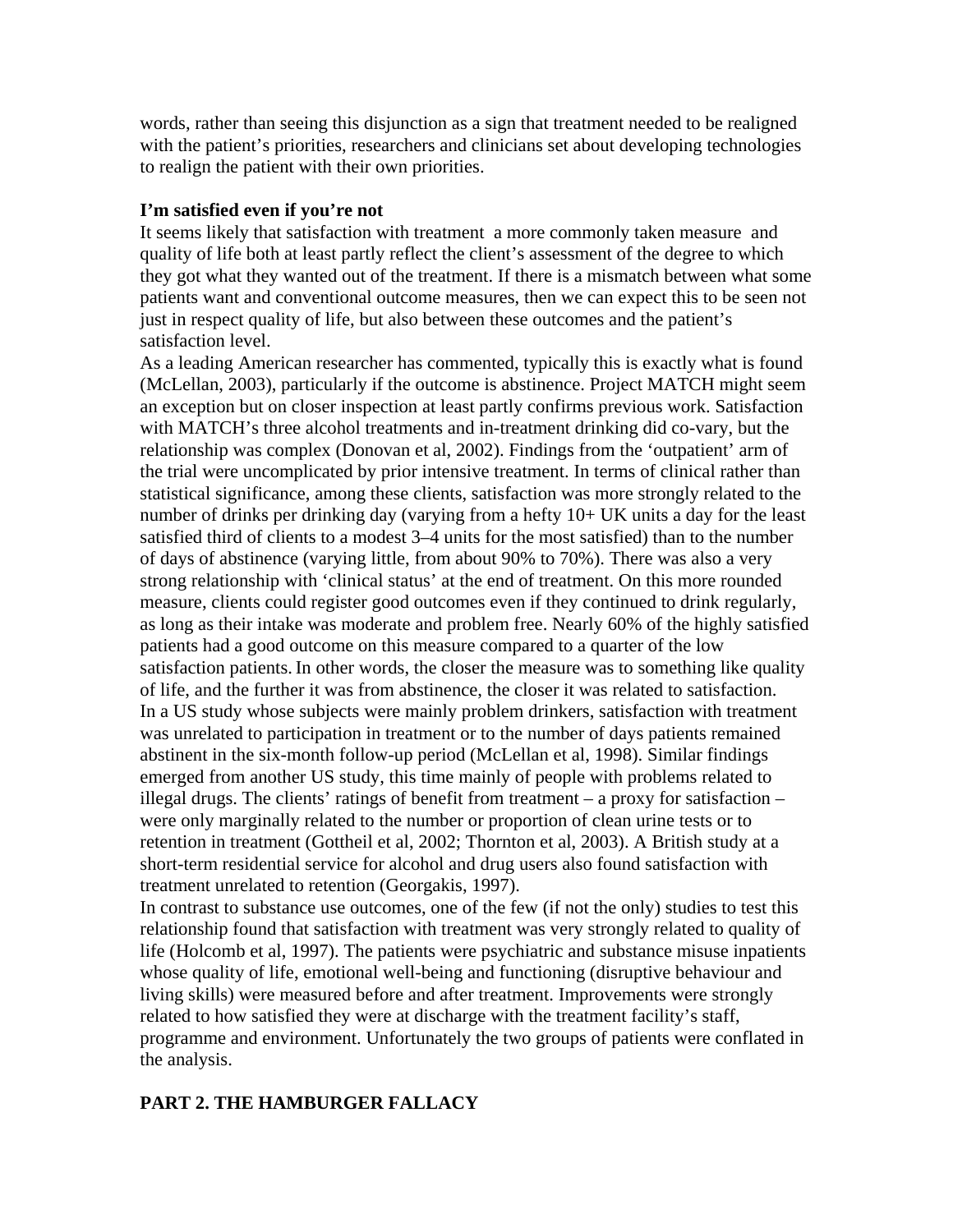We'll return to quality of life via what may seem a detour (but believe me, the road circles back) through the intriguingly titled, "What do hamburgers and drug care have in common: some unorthodox remarks on the McDonaldization and rationality of drug care." In this article, Uwe Kemmesies (2002) described trends (and counter-trends) in a national drug treatment system which parallel what McDonald's exemplifies in the restaurant business. The nation was Germany, but a British reader might easily think they were reading about contemporary Britain. "The ideal-typical model of drug care was visualized as an interlocking system or therapy chain based on a division of labour (counseling centers, therapy facilities, and aftercare facilities). It was thought that this could ensure the efficient achievement of abstinence. Drug treatment providers thought of this system as a paragon of efficiency because the people it was designed to treat did not have any choices to make. The long-term objective and the stages involved in getting there were clearly defined and institutionalized."

Readers familiar with these documents will find it hard to not to bring to mind the English National Treatment Agency's *Models of Care* (National Treatment Agency, 2002) with its "integrated care pathways", "designed to standardise elements of care ... and thus improve treatment efficiency, effectiveness and value for money", and the similar vision in guidance from the Scottish Executive, for whom the same pathways crystallise "current best evidence ... to outline the optimal course of care for all clients who have a specific condition or who are undergoing a specific procedure ... the optimal sequence and timing of interventions by physicians, nurses, and other professionals" (Effective Interventions Unit, 2003).

*Models of Care*'s and the NTA's strapline – "Promoting quality, efficiency and effectiveness in drug misuse treatment services" – encapsulates what Kemmesies sees as the defining features of McDonaldization: efficiency – choice is confined to centrally defined, 'optimum' means to an end; predictability of inputs and control over outputs ensured by quality control systems; control itself, achieved through "manuals prescribing accepted procedures and techniques" and by the circumscribing of choice to a predetermined menu. Underlying it all is an emphasis on the quantity of treatment contacts rather than their quality, reminiscent of the performance indicators used to assess the progress of the national drug strategy within which *Models of Care* is positioned as a technical manual.

These striking coincidences of terminology may be nothing more than that only a detailed examination of policy and practice can establish what is truly meant by "quality", whose quality it is, and whether "efficiency" is about the unarguable maximisation of outputs for inputs or represents a counterproductive standardisation of both and a denial of individuality and creativity. No one within the structures concerned need personally endorse the latter position and may passionately and genuinely believe in individualisation and creativity and in improving the welfare of addicts, and to a degree this may also be the effect of their efforts. But like the current author, like drug counsellors, and like addicts themselves, they work within structures and spoken or unspoken assumptions which are hard to see, let alone challenge, and which may generate countervailing undercurrents.

## **Irrationality of standardisation**

Other readers will be able to find parallels to the McDonaldization process in their own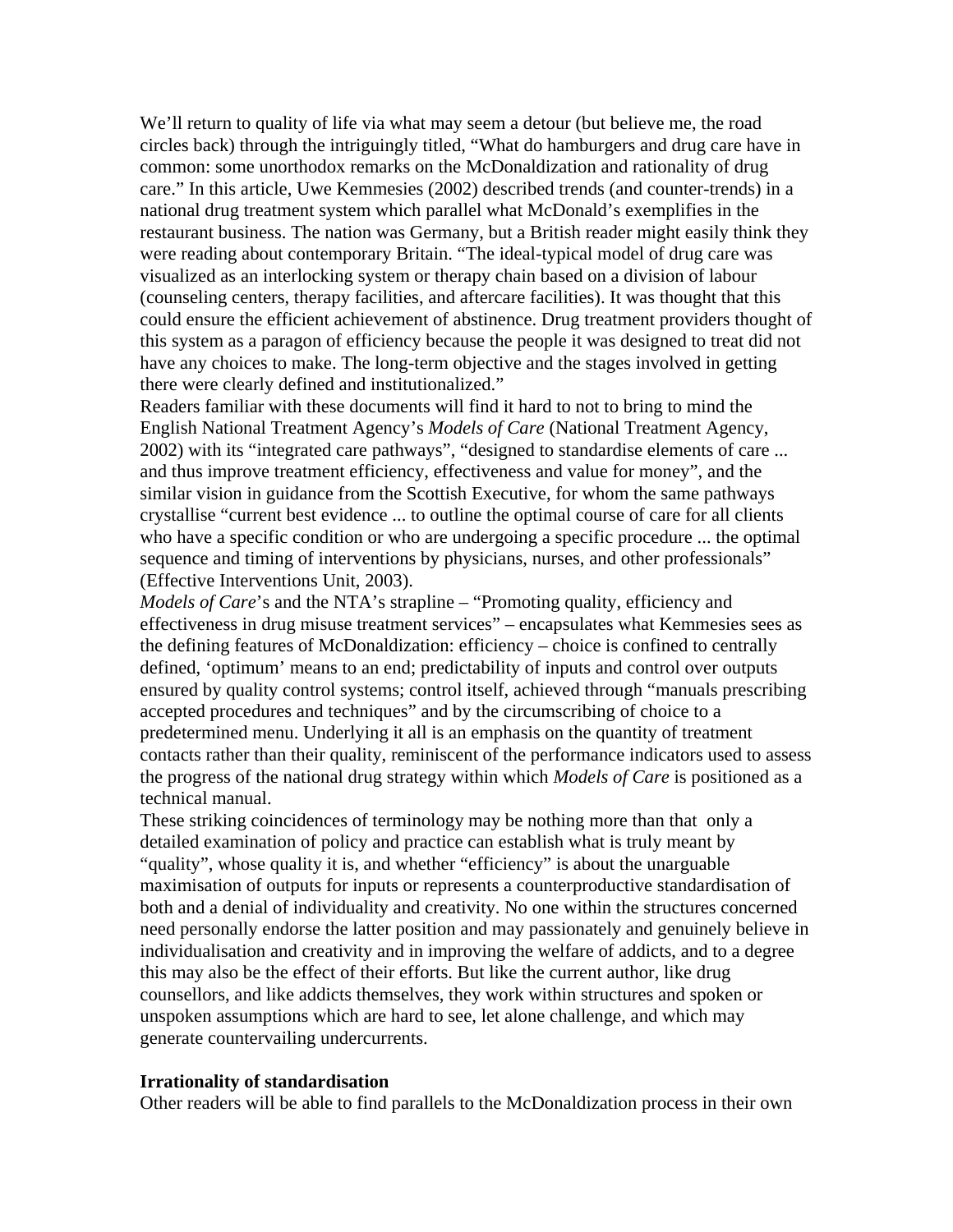written or unwritten national strategies, in so far as these set pre-ordained means to preordained objectives, which might bear little relation to what is important for the individual. Kemmesies argues that at the heart of this seeming rationality is an inherent irrationality – that getting in to and out of addiction are highly individualised processes, and that in social care generally there can be no standardised outputs. The rest of this article picks up this argument and runs with it in directions of which Kemmesies may or may not approve.

The first sprint is to a simple deduction. If it is the case that there is no such thing as 'addiction' as a unitary medical or psychological condition, or even a set of such conditions ('addictions'), then it also makes no sense to construct unitary, standardised responses. This is like developing standard medical responses to the behaviour we recognise as limping. Any number of conditions and concatenations of circumstances can lead to this behaviour including being kicked by the doctor, hobbled by prison chains, a cancer, or a poorly fitting shoe, it may or may not bother the limper in any number of different ways for shorter or longer periods, and what they want done about it, if anything, will similarly vary. We may need a doctor to fix it but we may as easily need a good shoe fitter or a lawyer. The unitary nature of the behaviour does not mean there is a similarly unitary cause or a standard set of responses. Developing such responses to the behaviour will enhance 'efficiency' and help to ensure consistency and control over inputs, but they will often miss their mark. Given this perspective it comes as no surprise that the most predictable outcomes (and even these can be hit and miss) are produced by 'treatments' such as methadone maintenance which simply reproduce in modified form the behaviour the common feature rather than tackling addiction, the presumed underlying condition. A deep irrationality is hidden by the surface veneer of efficiency. The result can be that a system which seems to enshrine efficiency fails to deliver well even on its own objectives. Carrot-and-sticking services to aim at centrally determined crime and substance use reduction targets is another way in which a seemingly rational system can work against itself, for aiming directly at those targets may not be the best way to hit them. It seems likely that staff who respond to the client's needs and ambitions without these hidden agendas and ulterior motives will come across as more genuine, caring, responsive, empathic and respectful, the essence of effective therapy. Precisely because they are not directly aiming at them, as a side-effect they will achieve national objectives. Again, there is an analogy in the restaurant business. The owner's ultimate objective may be to make money, but the best way of doing this is to hire chefs who care nothing about money and everything about food and satisfying the customer. In England and Wales we may be seeing some of this in the appalling failure of Drug Treatment and Testing Orders. Nearly 7 in 10 of these which have ended, have ended in failure – reconviction or more likely the return of the offender to court and probably to prison for not complying with centrally prescribed requirements (Home Office, 2003). The result is that within two years of starting their orders, 80% of offenders at pilot schemes had been reconvicted (Hough et al, 2003). Where, as in one of the English pilots, national requirements were compounded by an inflexible standardisation of means and ends focused on abstinence (Turnbull et al, 2000), the failure rate was even higher. In Scotland (Eley et al, 2002) where the leeway to customise the programme and adapt to the individual is considerably greater, and at English schemes more prepared to treat the offender as an individual, completion rates can be dramatically improved.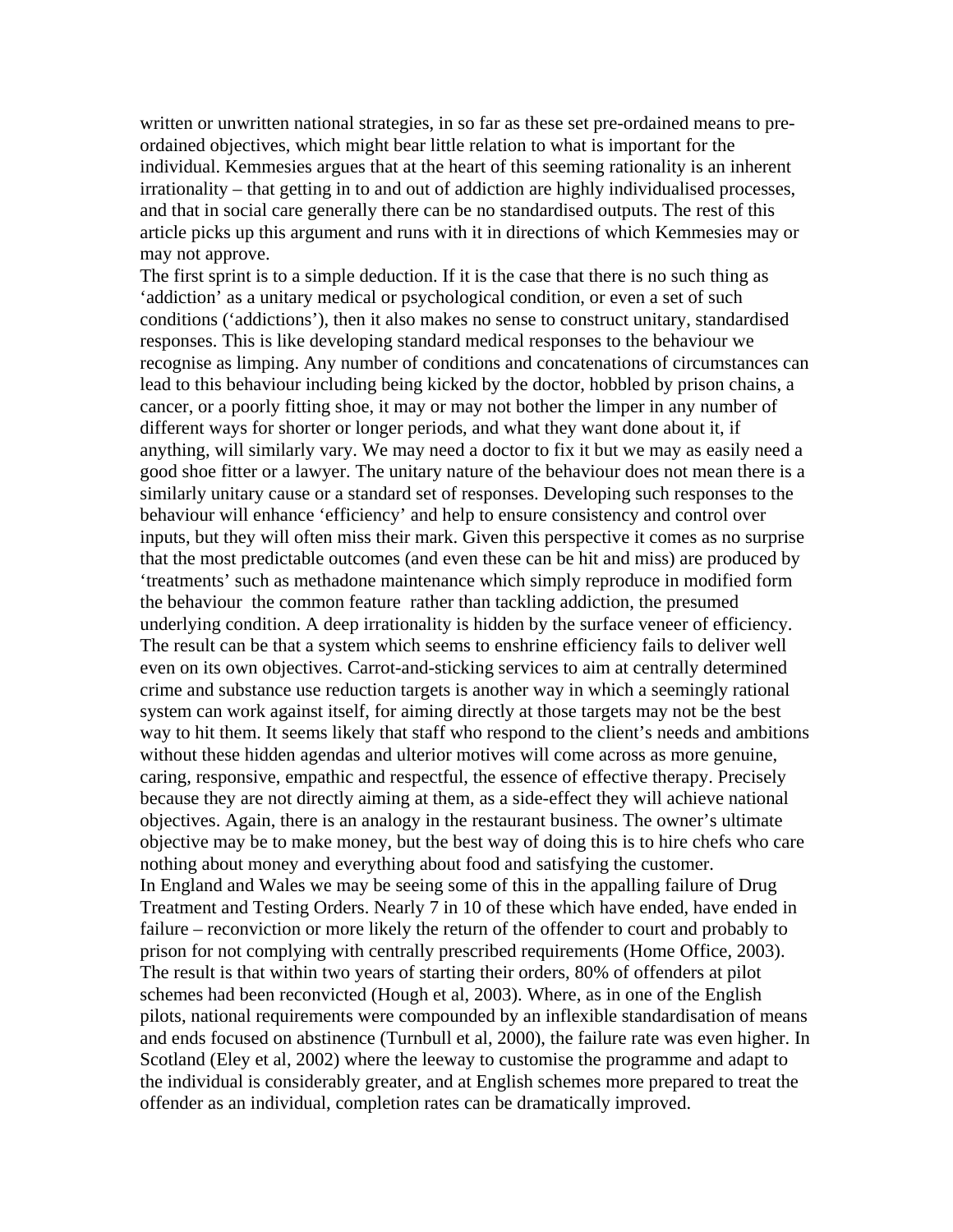In Germany there were counter-trends and so too are there in Britain, primarily in the form of harm reduction services which open up the range of acceptable objectives from which drug users can (if allowed by law and service provision) choose, and an emphasis on user/carer consultation and partnership based on seeing the addict as a user of the national health service with the same rights to influence their care as any other patient. But all this occurs within a system which sets pre-ordained objectives and outlaws others, limits within which the customers and their therapists must constrain their choices and ambitions, or at least pretend to do so. In *Models of Care* the term 'client-centred' uncomfortably rubs shoulders with pre-set abstinence and treatment compliance targets and standardised outcome measures such as the Addiction Severity Index, and in the end it is delivering on these which will decide whether a service lives or dies and a drug action team is congratulated or castigated.

#### **Baby exits with the water?**

At McDonald's the 'chef' never gives in to inspiration by suggesting that you might like this or that added to your burger, or even if you'd like this or that taken out, and those who ask quickly learn that this is not how it is done. It avoids disasters but also those sparks of creativity which could light up the encounter. However, a landscape populated by McDonald's with not even a transport cafe to lower the tone would be preferable to an eating-out industry which served dangerously undercooked food, laced roast dinners with custard, and blamed its customers if they walked out. This is precisely the justification for their strong line advanced by the National Treatment Agency, which openly criticises the field it was set up to reform.

There is a real chance that at the end of the processes they have set in train, we will have a drug treatment 'system' at least worthy of the name and better in whatever way we measure it than the mish-mash that went before, based too often on the individual prejudices of powerful practitioners or managers. Still, in their bones experienced and respected workers feel something is wrong and mutter or openly rebel (Davies, N., 2003) at the centrally driven requirements they feel distancing them from their clients. Drug users who have suffered at the hands of the incompetent, ignorant, self-important or misguided among the workforce back the NTA's strategy, but at the same time can feel the baby being thrown out with the bath water, complaining about the deindividualisation of treatment inherent in prescriptive 'guidelines' and reminding us of the days when 'mavericks' bucked the consensus to deliver what their clients wanted (McDermott, 2003a). At the same time as it irons out unacceptable deviations, *Models of Care* can also be used to "stamp out innovation and services that are seeking to provide ...'quality of life' interventions" (McDermott, 2003b). Indeed, these may themselves come to be seen as unacceptable deviations.

## **Rational within a limited perspective**

What seems rational or true within a limited perspective can seem irrational or untrue when vision is broadened. Commonly this is how science progresses, coming to appreciate that what today seems an unquestionable and universal truth looks this way only because the universe we are seeing it within is so narrow. In turn this shift of understanding alters how we see even the original narrow domain, transforming 'universal truths' into ephemeral special cases which can change when the environment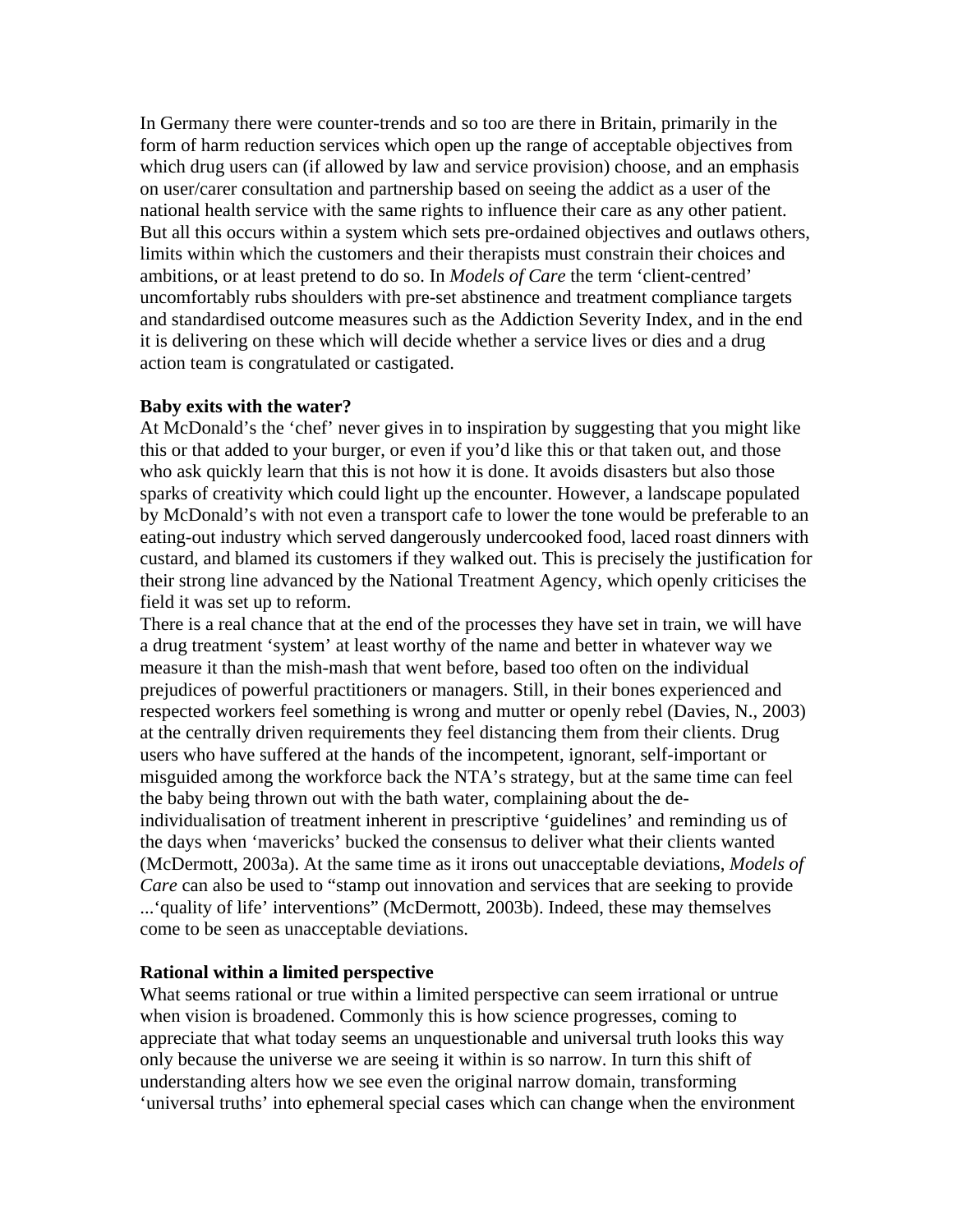changes. By definition, consensus documents crystallise the narrow overlap area where agreement or at least toleration is possible. By throwing up unexpected findings, research can force a shift of perspective but research can also derive from and work within the consensus, investigating and measuring only the things which seem important within that compass and treating intrusions from elsewhere as 'noise'. When inconsistencies nevertheless arise, they may be ignored as meaningless puzzles or re-interpreted to safeguard the initial perspective, as in the resort to 'denial' to explain why people who supposedly need the help on offer nevertheless refuse it. The result could be an inbred, self-perpetuating narrowness of perspective within which certain approaches are promoted as the only ones with an evidence base, not because other possibilities have been tried and failed, but because they have not been tried, not been tested, or perhaps not even envisaged.

Like the US NIDA treatment improvement protocols (TIPS), *Models of Care* is not new thinking but a consolidation of old thinking contained in existing guidance, supplemented further by the same professional consensus which helped produced that guidance, and by research, much of which is generated within the same paradigm. In promoting *Models of Care* as the way things should be done, the agency behind it appeals to its foundation in "professional consensus ... current evidence, guidance, quality standards and good practice." As a government product, it is careful to stay within existing guidance and legislation. NTORS, the major piece of home-grown evidence available to challenge accepted practice, itself derives from the heart of that consensus, the National Addiction Centre with its close ties to the addiction services of the Maudsley and Bethlem hospitals. Commissioned by an enquiry set up by a hostile health minister, ironically the research was put in the hands of researchers and clinicians who can be expected to have had (indeed, *should* have had) a deep investment in the services the minister so bluntly questioned. They made choices which to them must have seemed perfectly defensible but which to external observers were puzzling. These included the aggregation of expensive hospital inpatient units under the wing of residential rehabilitation services in a way which prevented their performance being separately scrutinised, and the unusual method chosen for determining the top and bottom of the fraction which produced the headlinegrabbing '£3 return for £1 invested' calculation (Ashton, 1999a). The study left out services beyond the accepted remit of drug 'treatment' or 'rehabilitation' such as drop-in advice centres and needle exchanges. Services which did not focus on drugs at all but on housing, education and employment too were omitted, as were the 'natural' processes in non-treatment populations which might promote recovery and might themselves be promoted by broader social policy such as community cohesion initiatives. In other words, the study started from a narrow vision of what an intervention to promote and sustain recovery from addiction might look like. The researchers themselves had a far broader perspective but the services they chose or were mandated to study implicitly treated (in both senses of the word) addiction as a psychopharmacological disorder located in the addict, leaving services outside that sphere without much of an evidence base to stand on.

Most of the rest of the evidence base derives from the USA where the idea of specific treatments for specific, diagnosable medical or psychological pathologies is generated by the need to justify funding within private and managed health care systems. Such claims to technical fixes for a bona fide disease also maintain the position of clinical experts in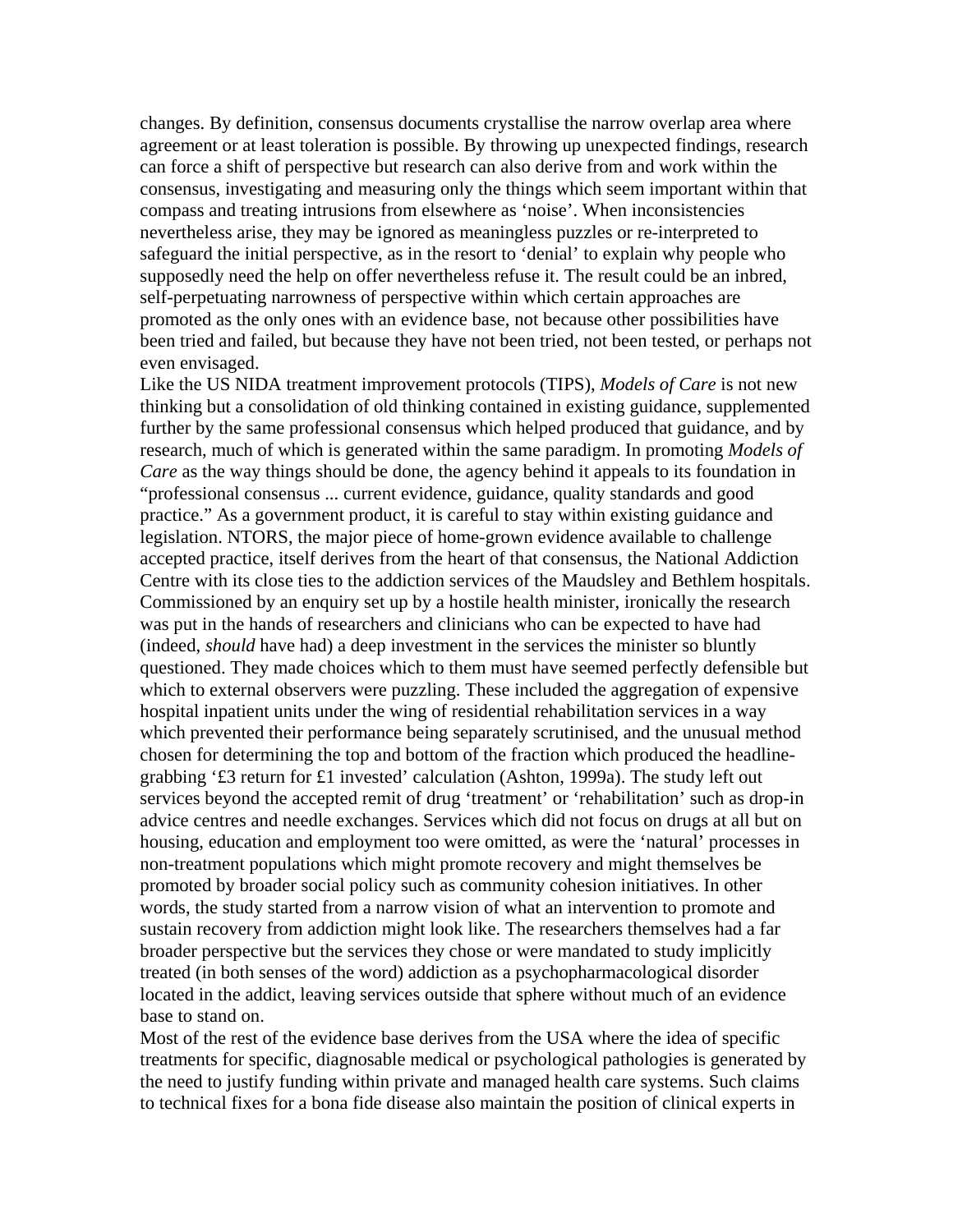these technologies (Littlejohn, 2003). The US National Institute on Drug Abuse tells its teenage web visitors that "drug addiction is a complex brain disease" (National Institute on Drug Abuse, 2003). When it comes to answering their queries about how quickly you might become addicted, the only influences itemised are "your genes ... and the biology of your body." Its new director, Nora Volkow, "a recognized expert on the brain's dopamine system", optimistically reminds us that "Every day, diseases that were previously little understood, such as obesity, diabetes, mental illnesses, and now addiction, are being conquered by science ... NIDA will take full advantage of the explosion of knowledge that is occurring in the technology and biological research arena, from the Human Genome Project to the use of neuroimaging and 3-dimensional brain mapping models". We might dismiss this pie-in-the-sky poppycock, except that she heads the agency which claims to support "85 percent of the world's research on the health aspects of drug abuse". Dominating its work is the concept of addiction as a neurochemical disease created by regular consumption of certain (mainly illegal) chemicals and also amenable to chemical (this time legal) solutions if only we could find them, and if only the addicts did not so often abuse or fail to comply with the chemical fixes we come up with.

But even within this neurochemical world, the protective nature of satisfying social relationships may be seen. Monkeys isolated in cages self administer cocaine sometimes to addictive levels, but when transferred to group cages holding four monkeys each, those who became socially dominant administered relatively little (Martin, 2003). Apparently their social status did a good enough job at raising their brain dopamine levels and cocaine was not needed. The subordinate monkeys carried on fixing. There seems a clear parallel with the protective nature of social 'capital' (the key element of 'recovery capital', of which more below) in human beings and the converse vulnerability of the socially stigmatised and excluded.

#### **What counts as an intervention?**

Reliance on an inbred combination of guidance, professional opinion and research, results in a blinkered vision of what a helpful intervention is, what makes it work or not, and what 'working' might mean, bolstering approaches which position the problem to be treated within the head of the addict and which are based on conventional presumptions of what constitutes a good outcome. Systematising and documenting responses based on this paradigm at least helps those working within it to consistently and efficiently miss (what for the client may be) the mark, or at best to hit it by accident or through those neglected influences such as the common humanity of the therapist who 'delivers' the intervention or of the nurse who administers the prescription. Such perspectives become self-perpetuating in another way, because individuals and services are unwilling to risk being pinned down as on the wrong side of a consensus which is no longer vague and undocumented, a risk of which some in Britain are acutely aware (Littlejohn, 2003). Christopher Littlejohn, a nurse working with problem alcohol users in Scotland, was referring to that country's new alcohol treatment guidelines. With questionable faith in the adequacy of the evidence, these commend just four types of relapse prevention therapy and say "other psychosocial treatments are not recommended as their clinical effectiveness is unproven." Moreover, the favoured interventions "should be carried out in accordance with standardised protocols" and be made "as similar as possible to that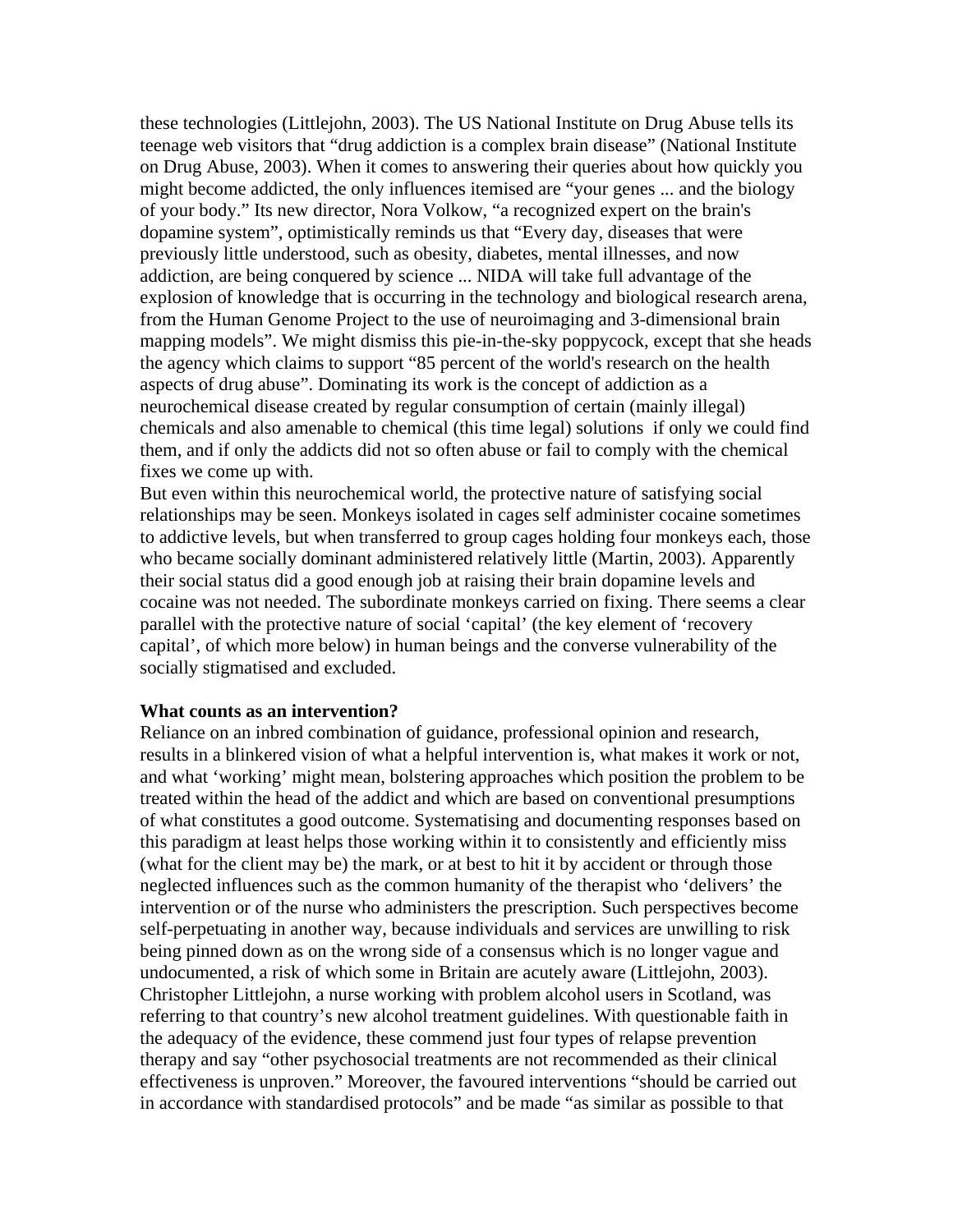which has been shown effective in clinical trials" (Health Technology Board for Scotland, 2002; Slattery et al, 2003).

Services which work within such frameworks need do little more to justify their work even if it has no reliable research backing, but those which deviate can be expect to be called to account. Similarly in *Models of Care*, "Departures from ICPs are sometimes required ... but they should be justifiable" (National Treatment Agency, 2002). The integrated care pathways being referred are to be developed locally drawing on national models. They are sophisticated administrative tools to streamline decision-making, improve efficiency and create consistency, but they depend critically on the initial assessment which determines who needs to traverse which pathway. At this point the edifice can be seen to have been erected on the flimsiest of foundations. For example, when describing which clients might be eligible for residential care the guidelines are little more than an extended statement that it should be clients who need and want this degree of care, a circular route which takes us nowhere. When later it gets more specific, *Models of Care* reproduces (without attribution) the criteria developed by the American Society of Addiction Medicine. These have been tested and found inadequate (Klein *et al*, 2002) and in one study quite useless (McKay et al, 1997). There are more promising models, (Melnick et al, 2001) but beyond the blindingly obvious (such as that methadone maintenance patients should be regular opiate users), assessment for different treatments is largely a scientific black hole. So *Models of Care* and its Scottish equivalents risk sending drug users down efficient pathways which may be leading in the wrong, or at least not the best, direction for that client. Despite this fundamental flaw, the practitioner who departs from these models may well feel they are sticking their neck out. 'It was what the patient and I thought would work best for them' will seem a lame counter. Also on shaky ground may be services such as the voluntary day care service which does not require its clients to attended for a set number of hours or to undergo a set programme. Beyond basic skills (among which it numbers teamwork in the shape of fivea-side football), it takes its lead from what interests the client and what they can manage at this stage of their recovery. There is no drug counselling or group therapy and talk about drugs or alcohol is discouraged. The aim is to approach the former addict on another level, as someone interested not just in drugs but in a home, a career, and in developing themselves and their skills. It would fall foul of the requirements for structured day care, one of the supported modalities in *Models of Care*, but a limited evaluation records positive results (Spurling et al, 2002). From this perspective we can see educational services, housing, training and retraining programmes, and community regeneration, all as potentially powerful forces for addiction treatment and rehabilitation even though this not at all what they are about. This is one of the lessons of research which steps outside treatment to see how people recover without formal help, of which more below.

Even within conventional drug treatment and rehabilitation, we mistakenly focus on the treatment model as the active ingredient and develop workforce strategies and standards to skill staff in these treatment technologies. Yet time and again, in both alcohol and drug treatment, what emerges as important is not the manual or how well it is followed, but the personal and interpersonal qualities of the man/woman doing the therapy. The same human qualities which make life better outside treatment do most to make it better within – empathy, understanding, the ability to communicate, genuine caring, respect for the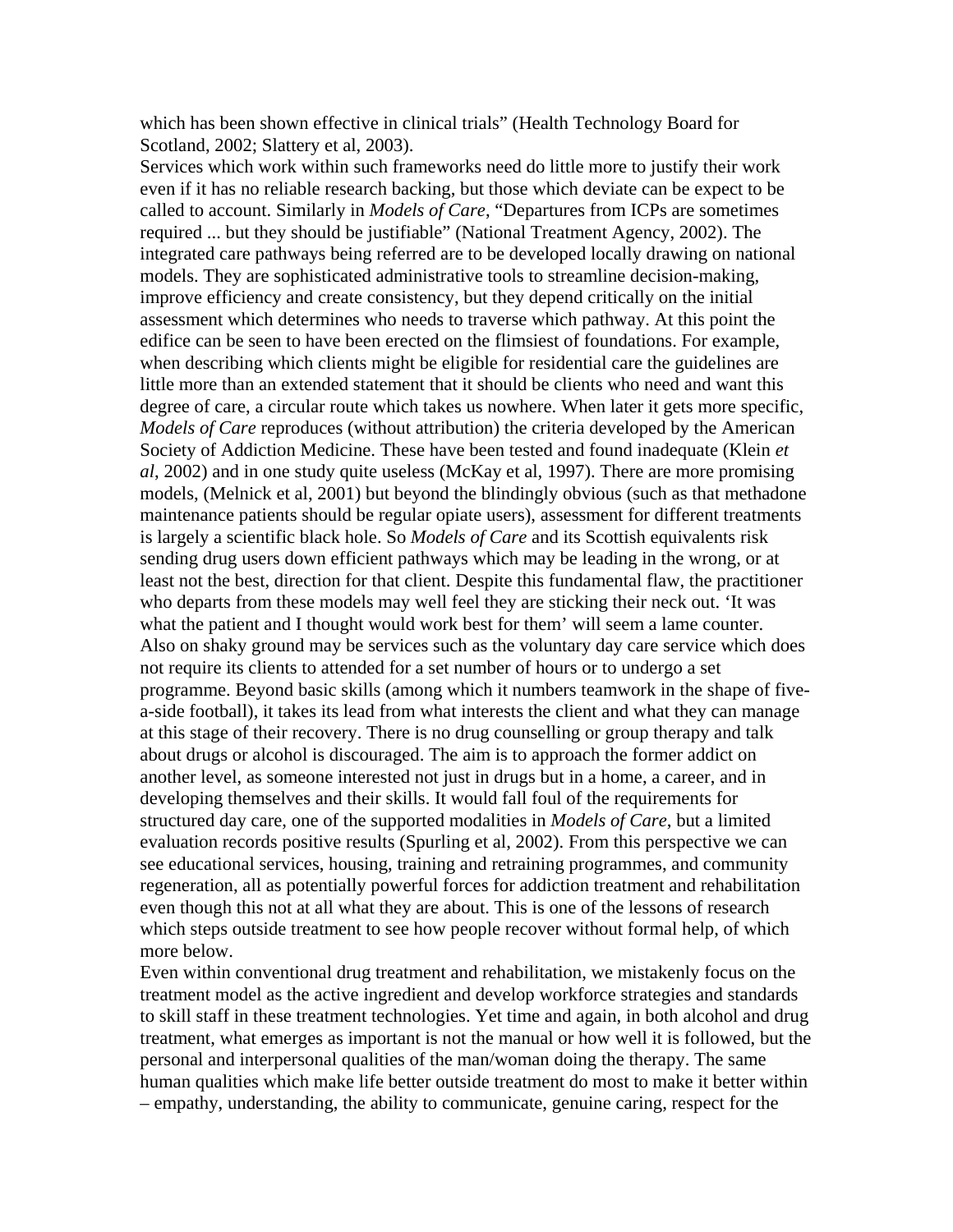individual, responsiveness (eg, see: Cartwright et al, 1996; Blaney et al, 1999; Joe et al, 1999; Fiorentine et al 1999a, 1999b; Bell et al, 1997; Saarnio, 2002; Valle, 1981). These qualities may be capable of being quashed by insensitive management and hampered by lack of time and resources and perhaps too by over-prescriptive guidance but there must be a question mark over how far they can be taught. The reason why what can be taught – formal treatment models – generally produce equivalent outcomes and cannot reliably be matched to different clients, is simply because the model matters relatively little. It is what is commonly studied, not because it is important, but because it is what researchers can control by giving the therapist a manual, training them, and making sure they follow it. The underlying stance of this type of research is, 'Only that which I can control is important'. Everything else is 'noise' to be eliminated from the study through mechanisms such as random allocation of therapists and clients. Luckily, this 'noise in the system' is so powerful compared to the generally minor impact of treatment models that it is difficult to subdue. Irrationally, as Kemmesies might have it, practice and research collude to focus on the unimportant. In both 'quality' is misconceived and replaced by controllable variables amenable to quantitative assessment.

#### **Inside and outside the box**

The apotheosis of the vision of treatment as a technical fix to a medical or psychological disorder was Project MATCH, which sought to match particular types of alcohol dependent patients to distinct psychosocial treatments. In this respect it was a spectacular and, for its instigators, a totally unexpected failure. The three therapies, engineered and tightly controlled to maintain their distinctiveness, did not lead to correspondingly distinct processes of change in the clients nor to distinctive outcomes for different types of clients. The shock drove MATCH's respected researchers (one of whom was William Miller, of motivational interviewing fame) very far from the project's starting point (Babor et al,. 2002; Ashton, 1999b). They came to argue that treatment merely gives people 'permission to recover' and provides some of the social and other resources which may be lacking in the patient's life. The more important active ingredients are not treatment technologies at all, but features which cut across them such as "empathy, an effective working alliance between the therapist and the client, a desire to get better, the alcoholic's inner resources to overcome alcohol dependence, a supportive social network, and the provision of a culturally appropriate solution to a socially defined problem." The last phrase is critical and profound in its implication that society both constructs the 'illness' of alcoholism and then constructs accepted routes out, which in the West we call treatment. Even more so for addiction to illegal drugs, in a sense social exclusion *is* the 'illness', and just as we can help create it, we can also help reverse it if our perspectives are not themselves chronic and relapsing and if the damage is not too severe for the resources we are prepared to apply.

Starting from the heights of US therapeutic technologies, MATCH's researchers ended up appreciating that in essence these were no different from what a good faith healer or witch doctor might provide in other societies which demonise certain behaviours or people but then also provide socially accepted routes to redemption, which work precisely because the 'disease' is itself a social construction. For them their unanticipated findings called to mind the works of therapists who saw "trust, belief, and hope" and "empathy, genuineness, and warmth" as responsible for enabling change. One far-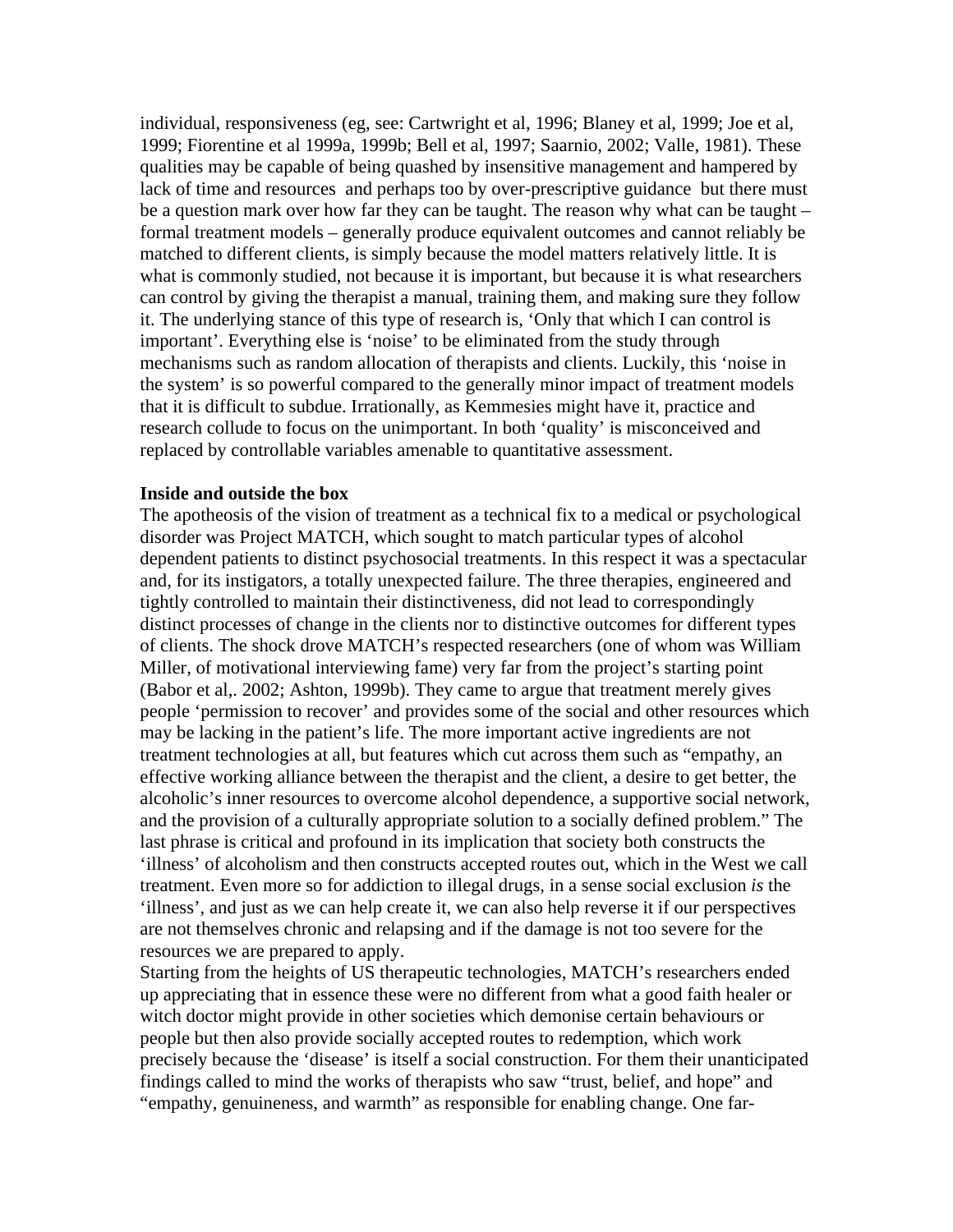reaching implication is that "access to treatment may be as important as the type of treatment ... the real value of having an array of treatments available is to promote healthy competition for the wide variety of people who would benefit from any treatment, but who would be more attracted to one because of reputation, convenience, or personal preference" (Babor et al, 2002). Such thinking is so far outside the box that there is no inkling of it official guidance. But if the MATCH team's suspicions are right, then we are also right to be concerned about the premature narrowing of options to the few which have gathered an evidence base around them or can attract consensual support (Littlejohn, 2003).

### **Addiction is socially generated**

Also well outside the box are the lessons of research not of treatment at all, but of how people recover from addiction without treatment. Deep within the consensus on which *Models of Care* elaborates its models is the mantra of addiction as a 'chronic relapsing' condition. Like the idea that there can be technical fixes, this construction survives only because of the narrowness of the vision within which it seems to make sense, a vision seen through the narrow slit of research confined largely to treatment populations. The individual addict as they present to the doctor or therapist is physically and mentally abstracted from their social nexus past and present. They enter a domain which encourages them to be seen and to see themselves as an isolated entity, contained within which is the stubbornly persistent condition called addiction. There is an alternative vision of the individual as the focus of a spider web of social relationships, some personal and direct, some distant and mediated. At the centre where they cross there is a solidification of the image which at a glance is all that can be seen, the individual. What makes them individual is that they have their own characteristic ways of integrating the strands, resulting from the incorporation of past relationships, but until death intervenes their construction as a human being remains a dynamic social process. Within this broader perspective, what is chronic is not a condition in the addict's head, but the way they relate to the world around them and how it relates to them, a two-way process as much in our heads and hearts as in theirs. Typically addicts seen in treatment services lack the physical, economic, and psychological resources and most of all the social links which other people draw on to lever themselves out of a bad patch without resorting to formal help, conveniently collected under the umbrella of 'recovery capital' (Cloud, 2001; Klingemann, 2001). The same processes may have made them vulnerable to addiction in the first place. These processes are not due just to them but to how society doles out its resources and maintains or severs contact with its more atypical members. In these ways the supposedly universal truths of addiction are created by ourselves and can be changed, not only by changing the addict, but changing how we relate to them, which in turn changes them in a seamless interaction. We create our own realities, in this case the condition we dub addiction and attribute to the addict. The latest version of the internationally accepted diagnostic criteria for substance abuse and dependence (included in DSM-IV) incorporates "impaired functioning within the context of one's environment" among its symptoms of abuse and dependence (Ridenour et al, 2003). How that environment reacts to you and the economic and other resources you have to prevent impairment, or to prevent it becoming a problem, partly determine whether you will fit the diagnostic bill. The same cocaine use pattern which sends a poor man or woman to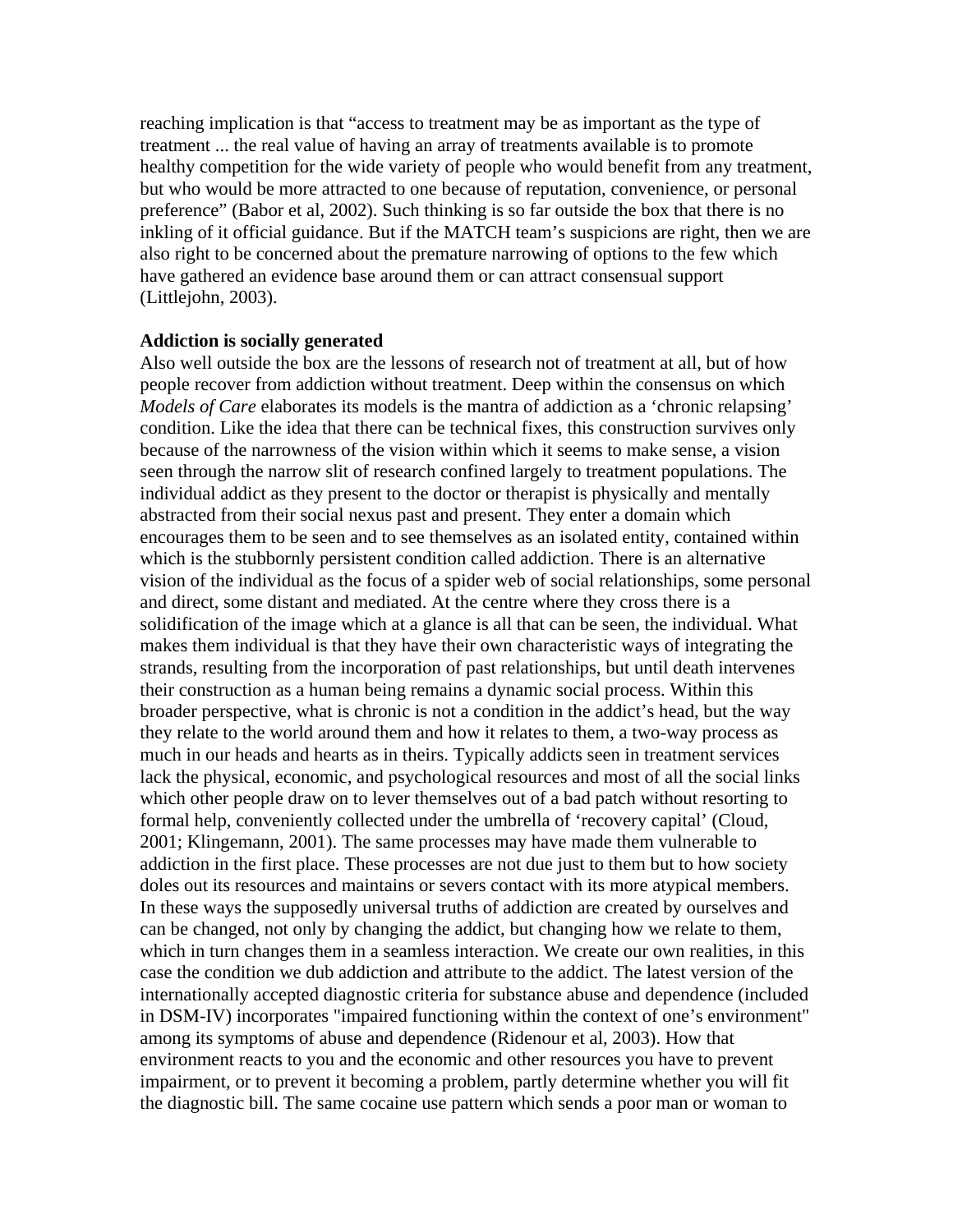prison and affects their work performance and their ability to care for their family, in a rich user may not have those consequences because they have no need to work, can hire helpers, and can ensure privacy and buy discretion. The poor man will be DSM-IV addicted, the rich man may escape this diagnostic stigma.

Similarly, the 'natural history' of progression from use to abuse and dependence is not natural at all, but a function of the social environment which leads opiate and cocaine abusers to hide their abuse, creating a relatively rapid transition to addiction once impaired functioning becomes apparent to those around them. This rapidity relative to more socially acceptable substances like alcohol and even cannabis may also be a function of the addict identity forced on opiate and cocaine users by a society which makes use of these drugs central to who and what you are, leading the user to do the same.

So too the apparent intractability of addiction is in part a reflection of our inability or unwillingness to do enough to create or recreate the resources needed for sustainable recovery. Treatment is not cheap, but decent housing, education, employment and supportive communities and relationships are far harder to engineer, and ensuring access to these challenges the foundations of a society built on inequality, which must have its losers as well as its winners. By generally failing to pay sufficient attention to these factors, treatment programmes ensure that their customers return again and again (South et al, 2001). But in truth, when labour of the kind they may be fit for is not in demand and after the erosion of public and affordable housing, reintegration is no easy matter. Worse, though those who later become addicts may start with few resources, what they have may be taken away by criminalisation and social stigma, and by services which encourage the adoption of an addict identity. Clinging to the non-drug related social ties (family, non-addicted friends, work) which help prevent a descent into loss of control requires drug users to keep their use secret. When they have to come out into the open, these props are lost or taken away and with them the resources needed to lever oneself out of the loss of control represented by the term addiction (Sharp et al, 1991). At this stage descent into what is clinically recognised as dependence is rapid (Ridenour et al, 2003) and turning back becomes extremely difficult. The ladders are hauled up (or, to switch analogies, the doors are closed behind them), blocking a return to normality. The society which hauls up the ladders and which through stigma, criminalisation and imprisonment, pushes the addict deeper into the hole, says they are suffering from a chronic relapsing condition. The fact that we have a hand in creating and perpetuating this condition does not break consciousness. Years in prison or devoted to obtaining and consuming drugs, which illegality turns into an all-consuming occupation, leave addicts short of the training, education, work experience and contacts which others accrue, further deepening the hole from which they must climb or haul themselves out of with the aid of the ropes afforded them by services, which are generally far too thin. Where the processes which lead to excessive drugtaking persist and are the same ones which sustain it, and where these are reinforced rather than countered by social responses, the result is an ever deepening bind which we recognise as a destructive addiction. People with a strong investment in valued social and work relationships may also run into patches of excessive drugtaking, but as long as these links remain intact they exert a strong pull back to moderation which can be hauled upon by the user and by their friends. Here the relationships and processes which lead to the bad patch do not persist and become the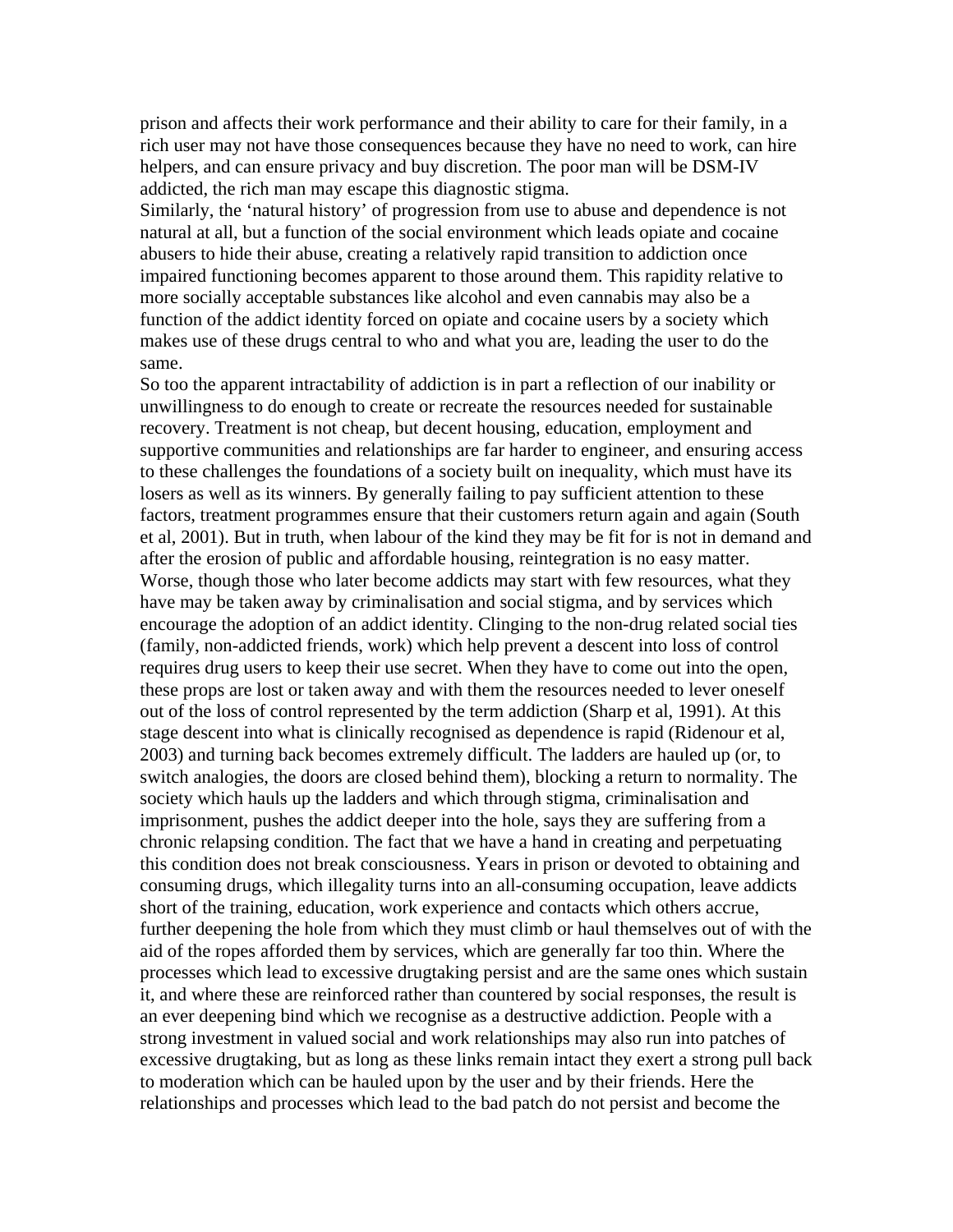same processes which sustain it, and 'spontaneous recovery' is the norm. These processes are visible in research which shows that in societies where use of a particular drug is heavily stigmatised, its regular users will nearly all be socially excluded and need to turn to treatment for help, giving the impression of a chronic condition which requires professional intervention. In the same societies, where use of a different drug (such as alcohol in Western societies) is more acceptable, most over-heavy users will still retain social links and be able to recover without formal help (Hasin et al, 2001; Blomqvist, 2002), usually at the first try (Price et al, 2001). They are diagnosably dependent, but it is not chronic and relapsing; they are also invisible to treatment-based research. That this is not a pharmacologically determined distinction is shown by research on returning Vietnam veterans, a fifth of whom reported symptoms of opium or heroin addiction in Vietnam. Though many tried narcotics on their return, very few persisted with their addiction, and the overwhelming majority avoided readdiction without treatment (Robins et al, 1980). Returning home effected changes in their lives of a magnitude which treatment would find hard to match. The social and environmental factors which led to their addiction in Vietnam were not present to sustain it on their return. The Vietnam environment had extended opiate addiction to socially integrated individuals who would not have become addicted in their normal social environments and, like socially integrated dependent drinkers within US society, they were able to exit without formal help. Veterans who before Vietnam had evidenced deviant behaviour, used heroin and other drugs, and who had drug using social circles, tended to among the few who returned to regular heroin use on their return (Robins et al, 2003). For these soldiers going back to life as usual was also going back to drugs.

## **Closed doors block return to normality**

Further echoes of the closing door can be heard in research reports such as that investigating the efficacy of the first prison-based drug treatment program in Taiwan (Vaughn et al, 2003). Recidivism was related to problems with reintegrating into society after release some of which were aggravated by their treatment (for which they had to pay, leaving them in debt) and by their imprisonment which made them ineligible for secure loans for business ventures. Their drug abuse problems led them into further legal and family problems, presumably contributing to difficulties in employment and resettling in the family home. In the USA interviews with street sex workers and drug injectors revealed how "criminal law and policing help to transform sex work and injection drug use from activities into identities". Instead of being something they do among others (such as being parents and lovers, students or workers) the exclusive focus of the state on their drug using behaviour makes people who use drugs into 'drug users', and people who use drugs a lot into 'addicts'. They are forced to see their drugtaking as central to their identity because this is how they are treated by other people who have power over their lives, among whom are treatment personnel. If they too come to see themselves as nothing but a 'junky', the route to recovery is likely to be that much harder. Creating a new identity both in terms of one's self conception and one's social network is an important task in avoiding a return to addiction (McIntosh et al, 2000; Walters, 2000). In Scotland too, disadvantaged youngsters commonly identified drug and alcohol abuse and criminal records associated with drug abuse as holding them back from making progress in their lives, especially getting a good job (Calder et al, 2003).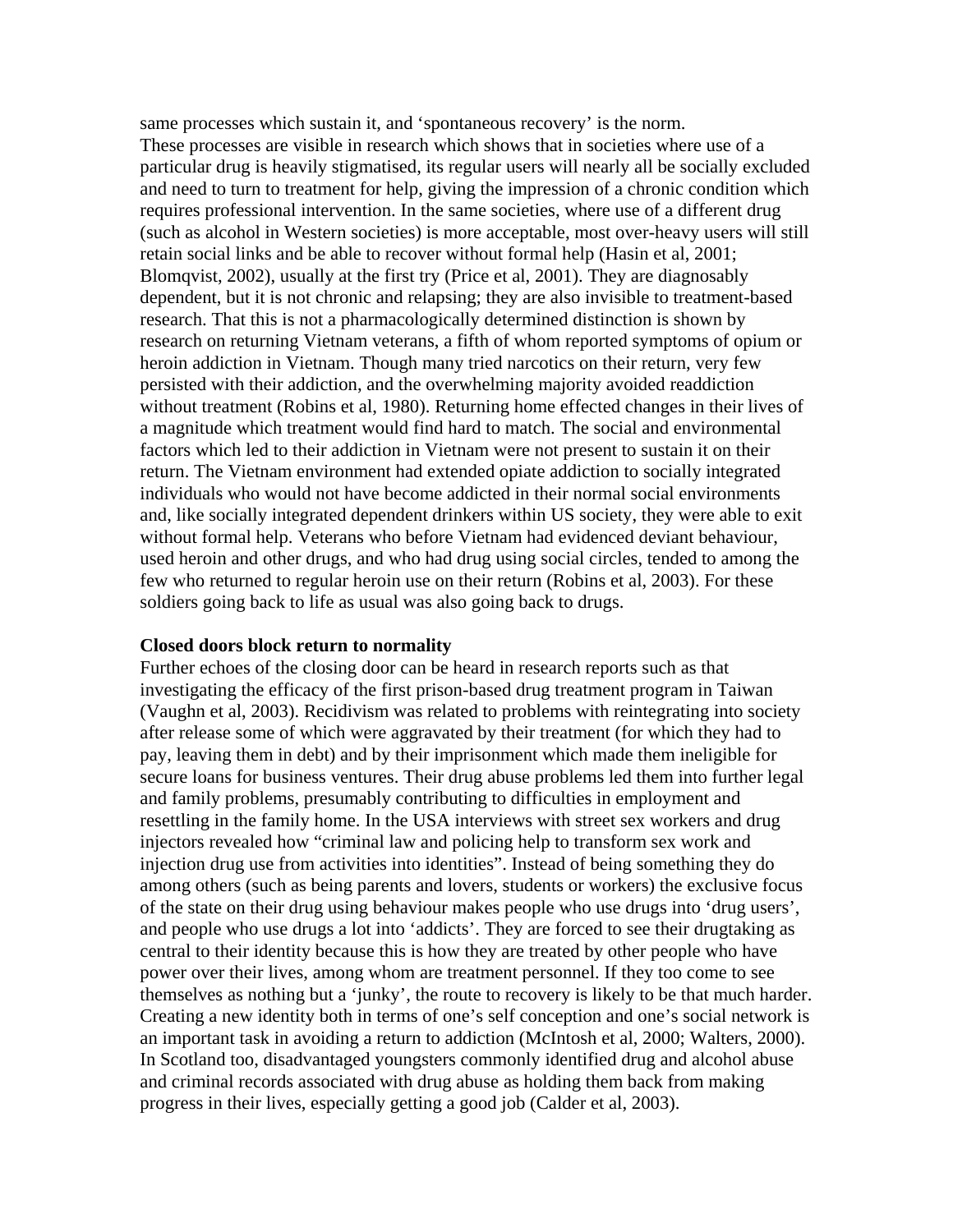An analogy with racial discrimination may help us see what could be happening. When they arrived in Britain black people had no reason to see their blackness as central to their identity, but they soon learnt that this was not how the host society saw it, that for the white people around them, their skin colour *was* the defining feature of who they were and of their capabilities. One response is also to define yourself as above all a black person, either internalising the host society's negative myopia or mirroring it the form of a positive black identity. Other resist this biological reductionism, but it is hard when encounter after encounter knocks you back to the realisation that whatever your qualifications, wealth or power, to this society you are black. In the same kind of way, drug users who can no longer stop their drug use becoming visible soon find that for the society around them this is the key feature of who they are. Sometimes too, as with race, rewards or at least the amelioration of distress are made contingent on adopting this identity. With regular and frequent illegal drug use there is the added complication that in order to access sufficient supplies it may be essential to immerse oneself in overcoming the obstacles to obtaining the drug and in the marginal social networks along which the drugs flow, making it impossible to place drugtaking in its proper perspective as just one identity and activity among many. If using cocaine or heroin is 'your thing', the society around you conspires to ensure that it becomes your *only* thing, the constriction of interests and activities seen as one of core features of addiction.

In these ways social reactions are integral to the creation, identification and maintenance of addiction and by extension, also to its ending. Addiction is an interaction between the person taking the drugs and the society around them as experienced in practice and as internalised in the individual's own judgements on their behaviour and constructions of what it means about who they are.

For Western nations the social exclusion of addicts and its consequences are too close to our eyes and their origins too far in the past to be clearly seen. They are easier to see at a distance, where the processes may also be unfolding before our eyes. Anthropologists and other researchers have told the story of how Thailand's largely successful determination to eradicate opium growing (a necessity if it was to stay on the right side of international development agencies and aid donors) was not accompanied by programmes to reduce addiction (Lyttleton et al, 2003). The result was widespread resort to injecting heroin, a better choice when times are tough both financially and in terms of law enforcement pressure. Late in the day detoxification programmes were established but addicts were blamed for their failures and excluded from their villages, further denting their selfesteem and their psychological and social resources. In some areas there was a virtually 100% relapse rate. Laos learnt from this nearby disaster when similar pressures led it to seek to eradicate both opium production and its opium addiction problem. Detoxification programmes were put in place, emphasising the evils of the drug and the economic burden created by unproductive addicts but also the need for post-detoxification communal support. However, the programmes were generally unsuccessful and addiction rates did not take the expected dive. Demonisation of the drug spilled over to the addicts who used it and the planned community support became eroded or reversed. Addicts came to be seen as a blockage to modernisation and to the fruits of development. Those who did not stay clean were stigmatised and excluded. An addict identity with the trappings of moral degeneracy emerged and those on whom the cap was fitted were driven or fled to the margins of society. A later phase of the work learnt from these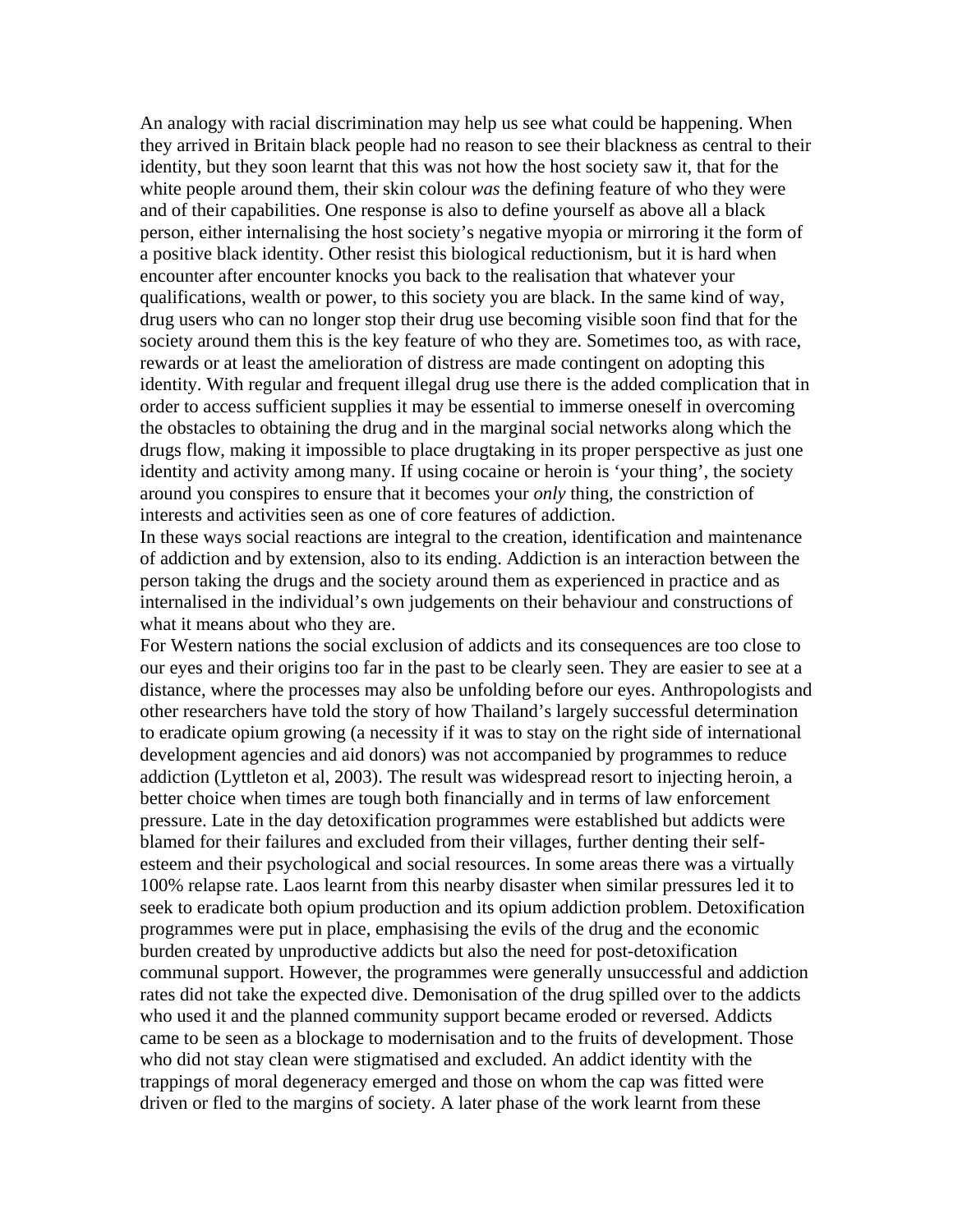mistakes and carefully and patiently established sustainable community support structures built on the community's ownership of the process, implicit in which is the acceptance that its success too was a communal responsibility, not one that rested solely on the addict's shoulders. The addict's social network was preserved and the community supported their recovery. By the end of the second year, in these villages the relapse rate was minimal.

It is no surprise that incarceration and a criminal record decrease the resources available to someone to reintegrate into society, impeding recovery, but the same may also be true of treatment and supervision requirements so onerous or so insensitive that they interfere with addicts drawing on the supports they have, preventing the accumulation and exploitation of recovery capital. For former drug using prisoners in Taiwan, post-release parole reporting requirements conflicted with work schedules (Vaughn et al, 2003). This may also be why adding intensive long-term (three times a week for six months) treatment to the probation or parole supervision of moderate risk drug using offenders worsened arrest statistics but improved those for high risk offenders (Thanner et al, 2003). The moderate risk group may have retained social links and employment possibilities which intensive treatment prevented them drawing on, while for the high risk offenders the same treatment may have substituted for a lack of the same resources. There could be other explanations, but at the very least, the perspective developed by recovery capital researchers directs our attention to this as a possibility. The same mechanism may explain why inflexibly requiring particularly anti-social offenders to attend drug courts twice a week helped them stay drug free, but had the opposite effect in people whose social relationships were more healthy (Marlowe, 2003). They benefited most from flexible, 'as needed' hearings. A similar mechanism seems apparent in studies showing that requiring frequent attendance at treatment services (which for many would seem good practice) can be disruptive. In one US study it was associated with higher drop our rate from methadone maintenance (Rhoades, 1998) and in Switzerland the preexisting lack of resources of patients in experimental heroin prescribing programmes was compounded by the requirement to attend for supervised consumption two or three times a day, making "a complete reintegration into the workforce ... extremely difficult" (Güttinger et al, 2003). The result was that unemployment and reliance on social benefits actually increased compared to before treatment and continued to increase during treatment.

We also create our own reality in the form of the amoral addict who cannot be trusted. In services centred on national or local targets rather than on their clients, addicts face the choice of being branded non-compliant and possibly denied help, or acquiescing with objectives they do not share or, given the resources made available to them, cannot achieve. As many of us would, they manipulate the truth to get whatever help is on offer and to avoid persecution. In this they are no different from the managers and doctors in the hospital trusts responsible for their treatment. Faced with targets which they see as impossible or illegitimate, they too may fiddle the figures.

## **Harm reduction first turn off the machine**

Within a framework which ignores the degree to which our own responses construct and create addiction and obstruct de-addiction, conventional treatment models make sense. So *Models of Care* (and in this it is not alone) is able to discuss outreach approaches without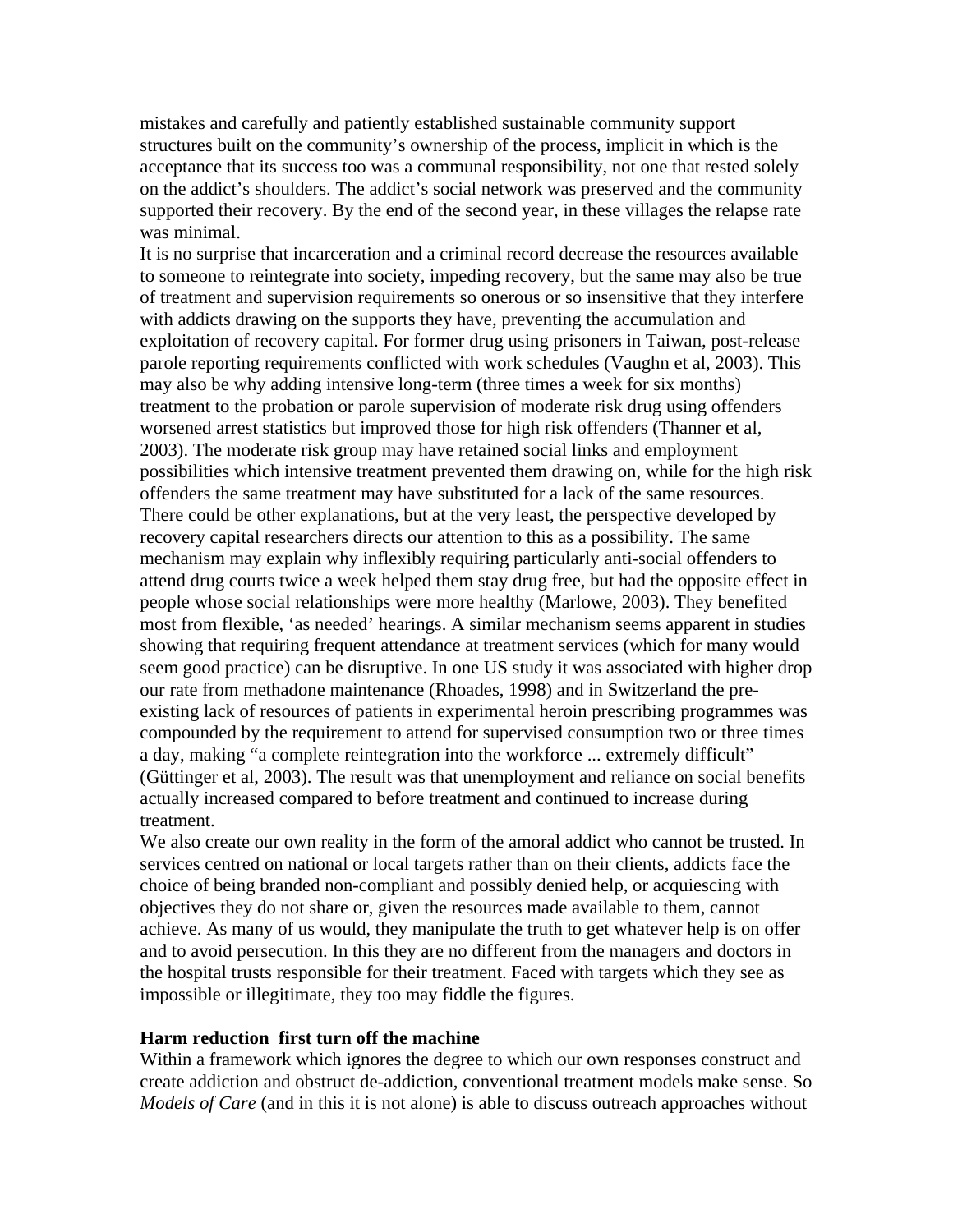for once asking why it is that dependent users of illegal drugs are hard to reach in the first place, why they do not voluntarily seek treatment usually for many years after addiction has taken hold, and often not at all. Changing ourselves to destigmatise addiction, remove legal threats on users, and to provide services responsive to their individual aspirations, might be the best form of outreach we could mount. In Britain the Misuse of Drugs Act and in other societies similar socially excluding prohibitions act as a giant and well resourced harm production machine which also helps create the outsider identity of the junky and dope fiend. Documents such as *Models of Care* are about standardising the mops which soak up some of the harm and improving their soak-up capacity, while the wheels grind out far more than they can cope with. To relieve the pressure and prevent flooding of the rest of the population, small, controllable holes are punched in the prohibitions, such as allowing legal access to needles and syringes and highly circumscribed legal access to heroin, and much of the argument in the field is over where and how big these holes should be and who should control them. Turning off the machine or at least cranking it down rather than mopping more systematically round the edges may be the most cost-effective harm reduction and anti-addiction move we can make. Instead of doing things to address the problem, it might be best first to *stop* doing the things that help create it. To the proverbial observer in the helicopter, it would beggar belief that that we worry ourselves over standardising the mops and training the cleaners when it would be so much simpler to turn of the machine, but to the moppers, heads bent to the floor, this vision is unavailable and their exclusive focus on the spillage seems perfectly rational. Or, to give many drug workers their due, they all too clearly see the machine's effects but do not see stopping it as their business, and nor do those who produce the guidelines they are enjoined to follow.

## **Back to quality of life**

Kemmesies' recipe to the irrationality of McDonaldizing drug care was a return to 'haute cuisine', in style if not in expense. The route would, he thought, take us via more serious consideration of seemingly vague objectives such as "quality of life", which might embrace substance use as a desired and valued element. The revolution this would entail is belied by the author's mild form of expression. Drug use and its negative consequences would cease to be our focus, without having to be coerced or outreached to, drug users might flock to 'accent on the positive' services devoted to making their lives better. They might even stop seeing themselves as drug users or addicts or junkies and we might do the same. If drug use was no longer seen as a legitimate target in its own right then the machinery of prohibition also no longer makes sense. We can turn of the harm production machine and devote at least some of the mops to other spillages. People will still get into trouble with drugs but our responses will no longer erode the very resources they need to get out of that hole.

Of course, it will not be that simple. Even when it comes to quality of life, there may be a tussle over whose quality and how it is to be defined, but what the concept brings to the fore is the client's 'subjective' assessment of how well they are feeling and functioning – they set the agenda. 'Hard-nosed' researchers and planners seeking 'objective' criteria such as drugs ingested, urine tests and crimes committed will sneer, but if 'medical treatment' is not at least largely about helping the patient feel and function better from their point of view, it is hard to see in what sense it qualifies for the term. It is the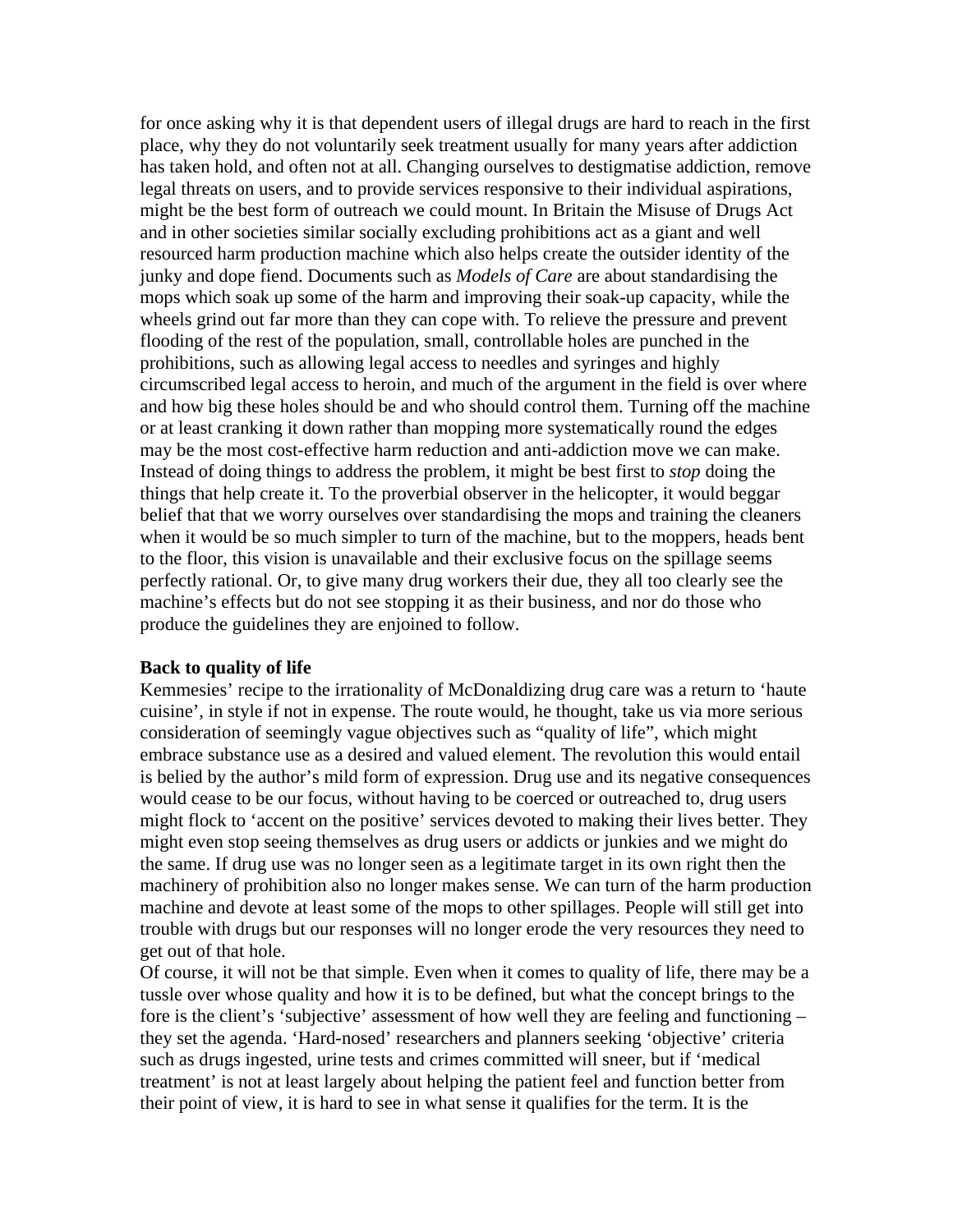subjective that matters; soft is hard, just as the softer qualities in counsellors matter more than hard qualifications. In any event, what is 'subjective' becomes 'objective' simply by asking the patient/client and recording the responses in a systematic manner. If when we do ask, the responses bear little relation to objectives embraced by research, policy, and services, we have a one sign of McDonaldization in action.

If we change the terminology a little, we can see that some of this was not just predictable, but predicted. Commenting eight years ago on the launch of Britain's very first national drug strategy, I wrote: "If the policy takes hold, services – especially those funded from statutory sources – will no longer be able to argue for funding purely on a client-centred agenda of responding to drug users' needs, but will have to show their relevance to national objectives which focus on primary prevention, abstinence and crime reduction" (Ashton, 1995). It was an insight for which I cannot take credit. The report was based on an interview with the civil servant responsible for putting the strategy together. With shocking candour, she said: "You realise this means the end of clientcentred services." Even when services have to or choose to become target- rather than client-centred, the client can remain doggedly centred on themselves, pursuing, as many of us do, a decent quality of life as they define it. The result is the disjunction that we started from.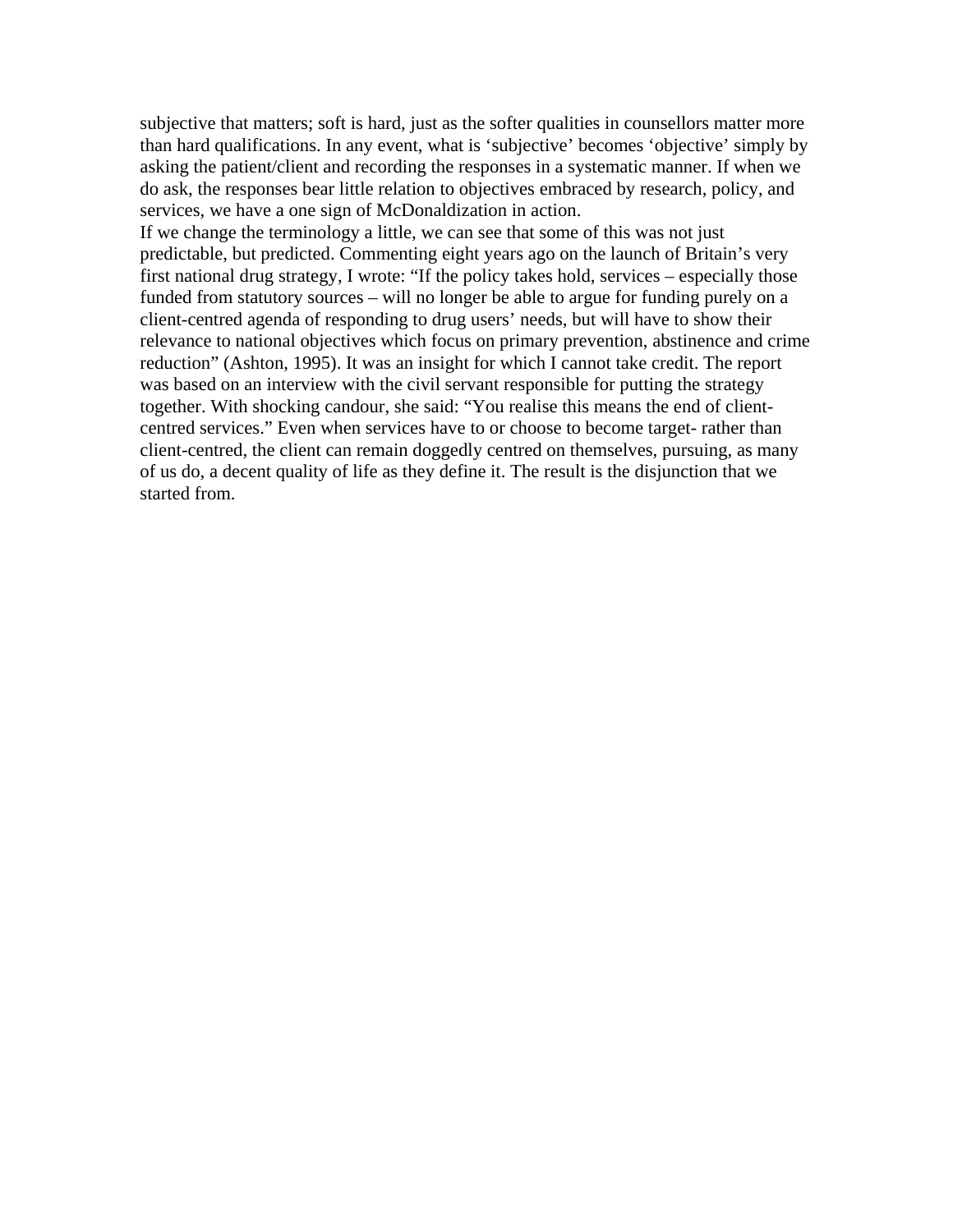#### References

Ashton, M, (1995) "English national strategy goes live." *Druglink*, 10(4), 6.

Ashton, M (1999a) "NTORS." *Drug and Alcohol Findings*, 2, 1622.

Ashton, M (1999b) "Project MATCH: unseen colossus." *Drug and Alcohol Findings*, 1, 1521.

Babor, T.F., Del Boca, F.K., eds (2002) *Treatment matching in alcoholism.* Cambridge University Press. Bammer, G., Battisson, L., Ward, J. et al. "The impact on retention of expansion of an Australian public methadone program." Drug and Alcohol Dependence: 2000, 58, p. 173–180. Document 1342 3.2.

Belding, M.A., McLellan, A.T., Zanis, D,A, et al (1998) "Characterizing 'nonresponsive' methadone patients." *Journal of Substance Abuse Treatment*, 15(6), 485–492.

Bell, D.C. et al (1997) "Therapeutic connection and client progress in drug abuse treatment." *Journal of Clinical Psychology*, 53(3), 215–224.

Bell, J. (1998) "Delivering effective methadone treatment." In: Ward, J., Matick, R.P. and Hall, W., eds. *Methadone maintenance treatment and other opioid replacement therapies*. Amsterdam: Harwood Academic Publishers, 1998, 161–175.

Blaney, T., et al (1999) "Methadone maintenance: does dose determine differences in outcome?" *Journal of Substance Abuse Treatment*, 16(3), 221–228.

Blomqvist, J. (2002) "Recovery with and without treatment: a comparison of resolutions of alcohol and drug problems." *Addiction Research & Theory*, 10, 119158.

Brogly, S., Mercier, C., Bruneau, J., et al (2003). "Towards more effective public health programming for injection drug users: development and evaluation of the Injection Drug User Quality of Life Scale." *Substance Use & Misuse*, 38, 965992.

Brooks, A.J. and Penn, P.E. (2003) "Comparing treatments for dual diagnosis: twelve-step and selfmanagement and recovery training." *American Journal of Drug and Alcohol Abuse*, 29(2), 359–383. Calder, A, Cope, R. (2003) *Breaking barriers? Reaching the hardest to reach*. The Prince's Trust

Cartwright, A. et al (1996) "Is the interviewer's therapeutic commitment an important factor in determining whether alcoholic clients engage in treatment?" *Addiction Research*, 4(3), p. 215 230.

Central Committee on the Treatment of Heroin Addicts (2002) *Medical coprescription of heroin: two randomized controlled trials*. Utrecht: Central Committee on the Treatment of Heroin Addicts.

Cloud, W., Granfield, R. (2001) "Natural recovery from substance dependency: lessons for treatment providers." *Journal of Social Work Practice in the Addictions*, 1, 83104.

Davies N (2003). "How Britain is losing the drugs war." *Guardian*, 22 May, 2003.

Donovan, D.M., Kadden R.M., DiClemente C.C., et al (2002) "Client satisfaction with three therapies in the treatment of alcohol dependence: results from Project MATCH." *American Journal on Addictions*, 11, 291–307.

Effective Interventions Unit (2003). *Developing and implementing integrated care pathways. Guide 2: developing integrated care pathways*.

Eley, S., Gallop, K., McIvor, G. et al (2002) *Drug treatment and testing orders: evaluation of the Scottish pilots*. Scottish Executive Social Research.

Fiorentine, R. et al (1999a) "Drug treatment effectiveness and client-counselor empathy: exploring the effects of gender and ethnic congruency." *Journal of Drug Issues*, 29(1), 59 74.

Fiorentine, R. et al (1999b) "Client engagement in drug treatment." *Journal of Substance Abuse Treatment*, 17, 199–206.

Georgakis, A (1997) "Why clients should evaluate treatment." *Addiction Counselling World*, January/February, 10–13.

Ghodse, H., Clancy, C, Oyefeso, A., et al (2003) "The impact of methadone substitution therapy (MST) on illicit drug use and drug abuserelated quality of life." *Heroin Addiction and Related Clinical Problems*,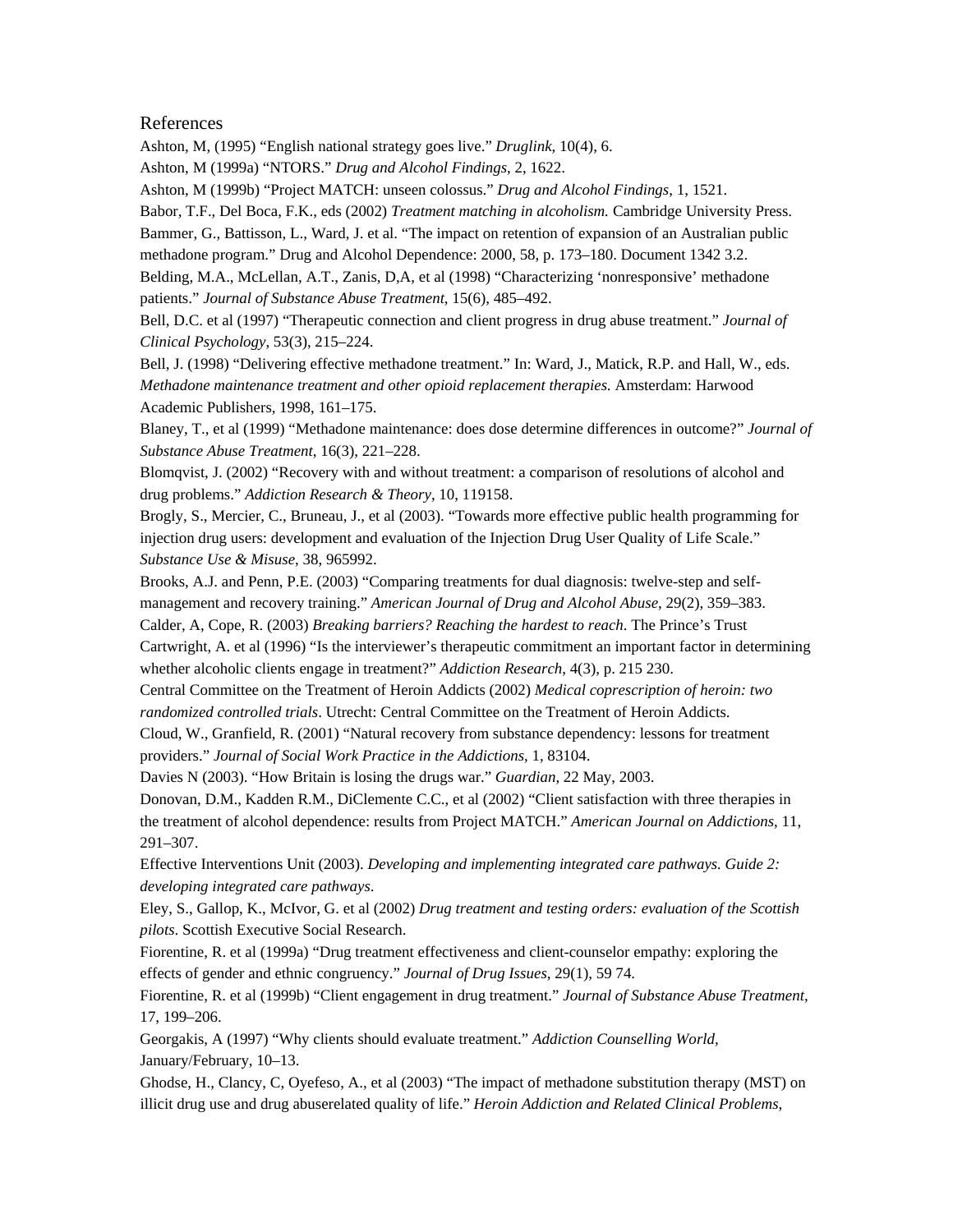5(1), 5–16.

Giacomuzzi, S.M. (2003). Personal communication from Dr Salvatore M. Giacomuzzi, May 2003.

Giacomuzzi, S.M. Riemer, M. Erti, G. et al (2003) "Buprenorphine versus methadone maintenance

treatment in an ambulant setting: a healthrelated quality of life assessment." *Addiction*, 98, 693702.

Gottheil, E., Thornton, C. and Weinstein, S (2002) "Effectiveness of high versus low structure individual counseling for substance abuse." *American Journal on Addictions*, 11, 279–290.

Graham, K. and Gillis, K . (1999) "The relationship between psychosocial well-being and alcohol and drug use following substance misuse treatment." *Substance Use & Misuse*, 34(9), 1199–1222.

Güttinger, F.P., Schulte G,B, Rehm, J. et al (2003) "Evaluating long-term effects of heroin-assisted treatment: the results of a 6-year follow-up." *European Addiction Research*, 9, 7379.

Hasin, D., Liu ,D.X., Paykin, A (2001) "DSM-IV alcohol dependence and sustained reduction in drinking: investigation in a community sample." *Journal of Studies on Alcohol*, 62, 509517.

Health Technology Board for Scotland (2002) *Prevention of relapse in alcohol dependence. Health technology assessment advice 3*. Health Technology Board for Scotland.

Holcomb, W.R., Parker, J.C. and Leong, G.B. (1997) "Outcomes of inpatients treated on a VA psychiatric unit and a substance abuse treatment unit." *Psychiatric Services*, 49(5), 699–704.

Home Office, personal communication, August 2003.

Hough, M., Clancy, A., McSweeney, T, et al. The impact of Drug Treatment and Testing Orders on offending: two-year reconviction results. Home Office, 2003.

Joe, G.W. et al (1999) "Retention and patient engagement models for different treatment modalities in DATOS." *Drug and Alcohol Dependence*, 57, 113–125.

Judd, P.H., Thomas, N., Schwartz, T. et al (2003) Journal of Psychoactive Drugs, 35, Suppl 1, 18192. Kemmesies, U.E. (2002) "What do hamburgers and drug care have in common: some unorthodox remarks on the McDonaldization and rationality of drug care." *Journal of Drug Issues*, 689708.

Klein, C. et al (2002) "Interaction effects of treatment setting and client characteristics on retention and completion." *Journal of Psychoactive Drugs*, 34, 3950.

Klingemann H. et al (2001) *Promoting self change from problem substance use. Practical implications for policy, prevention and treatment*. Kluwer Academic Publishers.

Koester, S.K., Anderson, K. and Hoffer, L. (1999) "Active heroin injector's perceptions of and use of methadone maintenance treatment: cynical performance or selfprescribed risk reduction?" *Substance Use & Misuse*, 34(14), 2135–2153.

Kraemer, K.L., Maisto, S.A., Conigliaro, J., et al (2002) "Decreased alcohol consumption in outpatient drinkers is associated with improved quality of life and fewer alcohol-related consequences." *Journal of General Internal Medicine*, 17(5), 382–386.

Littlejohn, C. (2003) "Recommended psychosocial interventions for alcohol dependence: lessons in exclusion from the empirically supported treatment literature." *Drug and Alcohol Professional*, 3, p. 4145. Lyttleton, C., Cohen, P.T. (2003) "Harm reduction and alternative development in the Golden Triangle." *Drug and Alcohol Review*, 22, 8391.

Marlowe, D,B. (2003) "Integrating substance abuse treatment and criminal justice supervision." *Science & Practice Perspectives*, August 2003, 414.

Martin, K.R. (2003) Social environment appears linked to biological changes in dopamine system, may influence vulnerability to cocaine addiction. *NIDA Notes*, 17.

McDermott, P. (2003a) *Injectable heroin (and injectable methadone). Potential roles in drug treatment. A response to the National Treatment Agency's guidance report*. Lifeline Projects.

McDermott, P. (2003b), personal communication.

McIntosh, J., McKeganey, N. (2000) "The recovery from dependent drug use: addicts' strategies for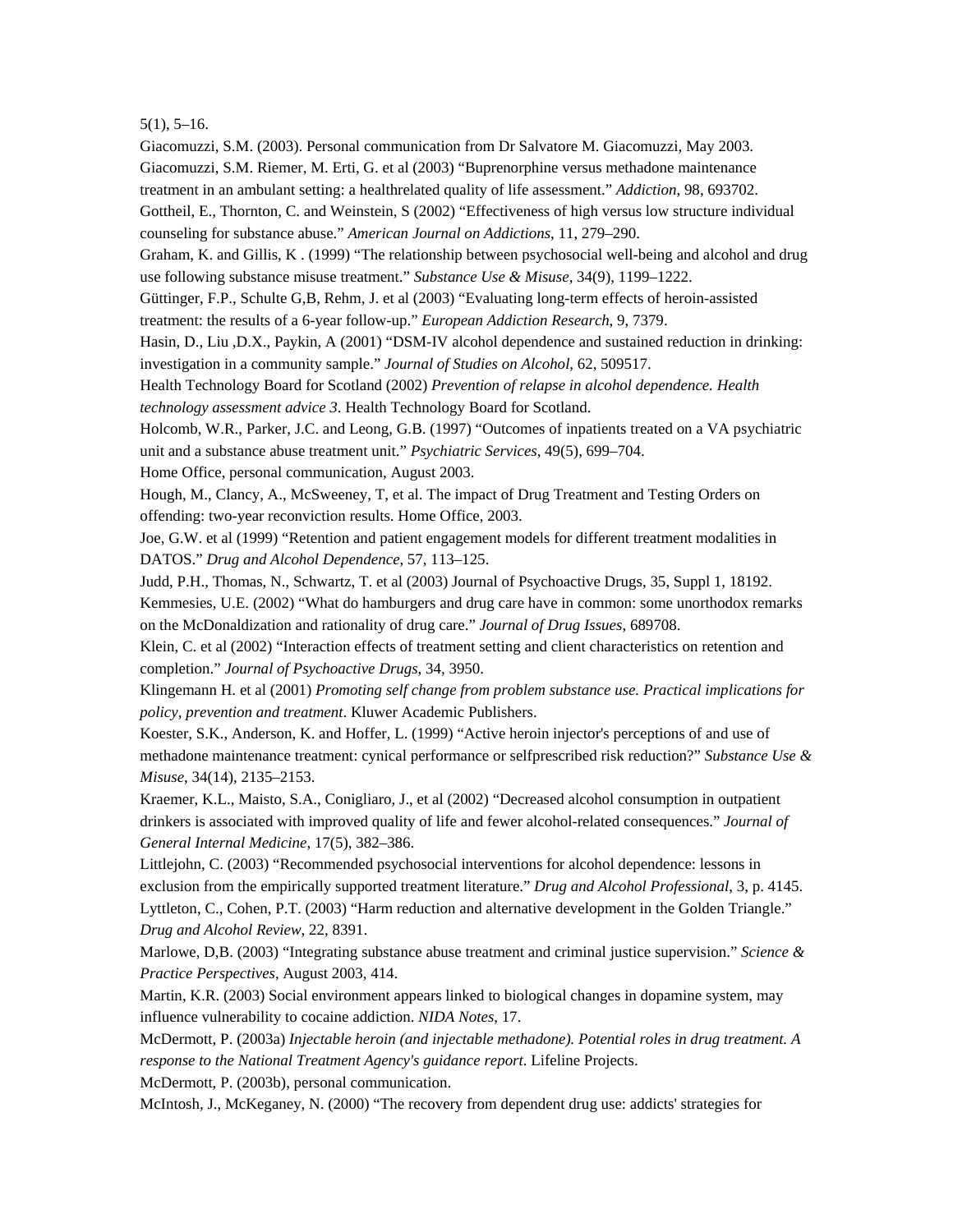reducing the risk of relapse." *Drugs: Education, Prevention and Policy*, 7, 179192.

McKay, J.R. et al (1997) "An initial evaluation of the psychosocial dimensions of the American Society of Addiction Medicine criteria for inpatient versus intensive outpatient substance abuse rehabilitation." *Journal of Studies on Alcohol*, 8, 239–252.

McLellan, A.T. and Hunkeler, E. (1998) "Patient satisfaction and outcomes in alcohol and drug abuse treatment." *Psychiatric Services*, 49(5), 573–575.

McLellan, A.T. (2003) "The outcomes movement in addiction treatment: comments and cautions." In: Sorensen, J.L. et al, eds. *Drug abuse treatment through collaboration. Practice and research partnerships that work*. Washington DC: American Psychological Association, p. 157–179.

McGregor, C., Machin, A., White, J.M. (2003) "In-patient benzodiazepine withdrawal: comparison of fixed and symptom-triggered taper methods." *Drug and Alcohol Review*, 22, 17580.

Melnick, G. et al (2001" "A client-treatment matching protocol for therapeutic communities: first report." *Journal of Substance Abuse Treatment*, 21, 119128.

Moos, R.H. and Moos, B.S. (2003) "Long-term influence of duration and intensity of treatment on previously untreated individuals with alcohol use disorders." *Addiction*, 98, 325–337.

Morgan, T.J., Morgenstern, J., Blanchard, K.A., et al (2003) "Healthrelated quality of life for adults participating in outpatient substance abuse treatment." *American Journal on Addictions*, 12(3), 198–210. National Institute on Drug Abuse (2003), www.nida.nih.gov accessed 19 October 20003.

National Treatment Agency (2002). *Models of care for the treatment of drug misusers. Part 2: full reference report*. Department of Health.

Price, R.K., Kato, R., Risk, N.K. et al (2001) "Remission from drug abuse over a 25-year period: patterns of remission and treatment use." *American Journal of Public Health*, 91, 11071113.

Rhoades, H.M., Creson D., Elk, R. et al (1998) "Retention, HIV Risk, and Illicit Drug Use during Treatment: Methadone Dose and Visit Frequency." American Journal of Public Health, 88, 3439.

Ridenour, T.A., Cottler, L.B., Compton , W.M. et al (2003) "Is there a progression from abuse disorders to dependence disorders?" *Addiction*, 98, 635644.

Robins, L.N., Heizer, J.E., Hesseibrock, M. et al. (1980) "Vietnam veterans three years after Vietnam: how our study changed our view of heroin." In: *Yearbook of substance use and abuse* (Brill, L., Winick, C. eds), Human Science Press: New York, 213230.

Robins, L.N., Slobodyan, S (2003). "Post-Vietnam heroin use and injection by returning US veterans: clues to preventing injection today." *Addiction*, 98, 1053-1060

Saarnio, P. (2002) "Factors associated with dropping out from outpatient treatment of alcoholother drug abuse." *Alcoholism Treatment Quarterly*, 20(2), 17–33.

Sharp, R., Davis, M., Dowsett, G.W., et al (1991) *Ways of using: functional injecting drug users*. Macquarie University Centre for Applied Social Research.

Slattery, J. et al (2003) *Prevention of relapse in alcohol dependence. Health technology assessment report 3*. Health Technology Board for Scotland.

Smith, K.W. and Larson, M.J. (2003) "Quality of life assessments by adult substance abusers receiving publicly funded treatment in Massachusetts." *American Journal of Drug and Alcohol Abuse*, 29(2), 323– 335.

South, N., Akhtar, S., Nightingale, R. et al (2001) "Idle hands." *Drug and Alcohol Findings*, 6, 2430. Spurling, J., Kazi, M.A.F. *Exploring the move away from drugs and evaluating the role of the Outlook project*. I am grateful to Peter McDermott for bringing this project to my attention.

Thanner, M.H., Taxman, F.S. (2003) "Responsivity: the value of providing intensive services to high-risk offenders." *Journal of Substance Abuse Treatment*, 24, 137147.

Thornton, C., Gottheil,E., Patkar, A., et al (2003) "Coping styles and response to high versus lowstructure